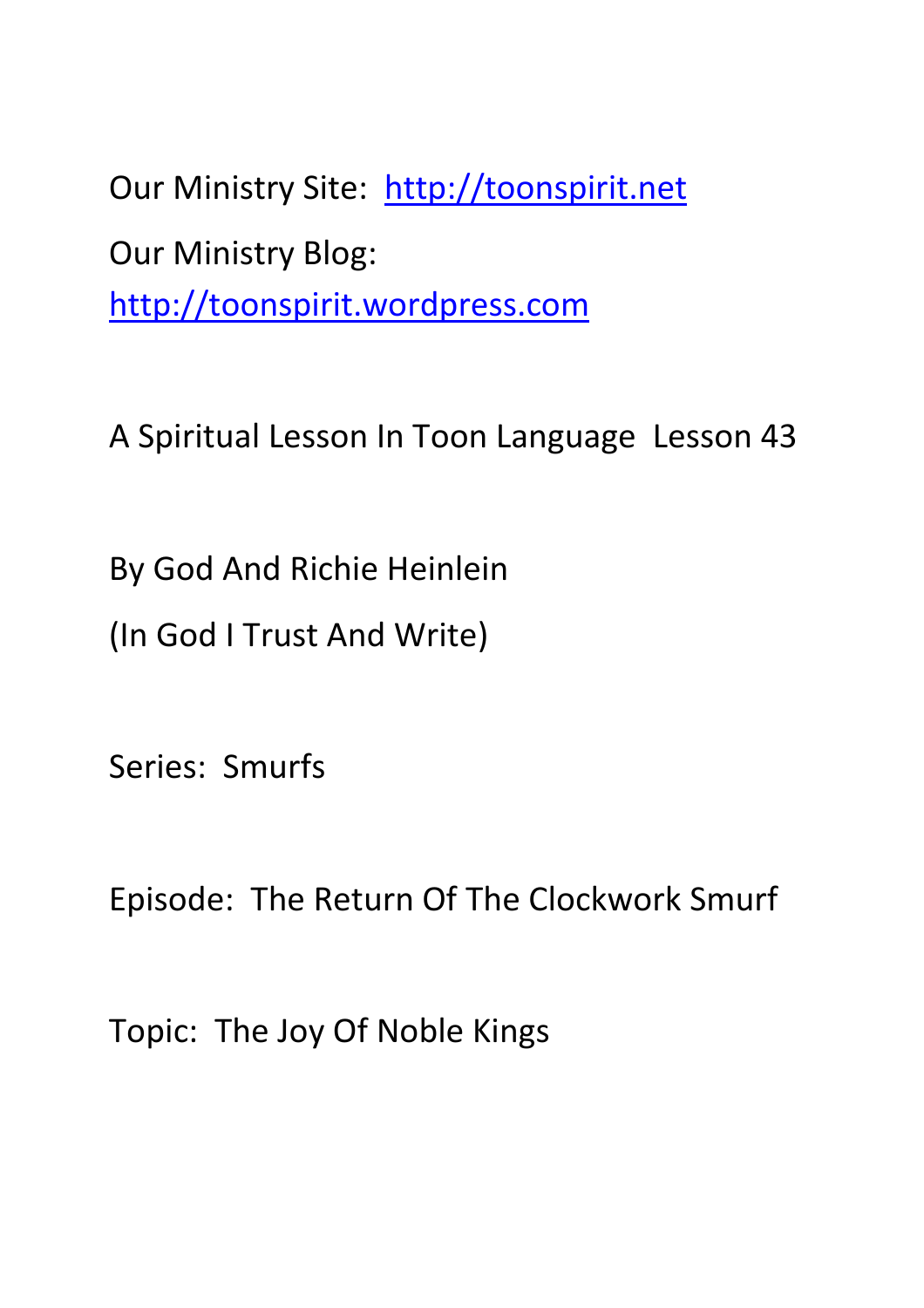## Introduction:

In this lesson we are using a Smurfs episode called The Return Of The Clockwork Smurf to illustrate the difference between being a good and God-fearing king and the exact opposite. We are comparing King Gerrard from the Smurfs to King David and our Lord Jesus. We are also contrasting Leopold in this episode to the same and likening him to a ruthless money hungry man that the Bible preaches against.

Scriptures used include: Leviticus 19: 9-10; 23: 22, Deuteronomy 24: 20-22, I Chronicles 29: 10-20, Leviticus 19: 13, Deuteronomy 24: 14-15, Isaiah 42: 1-9; 61: 1-11, Nehemiah 5:1-5, James 5: 1-6, Luke 12: 13-21, Luke 16: 19-31, Proverbs 10: 16, Proverbs 11: 18, Romans 6:23 (In That Order)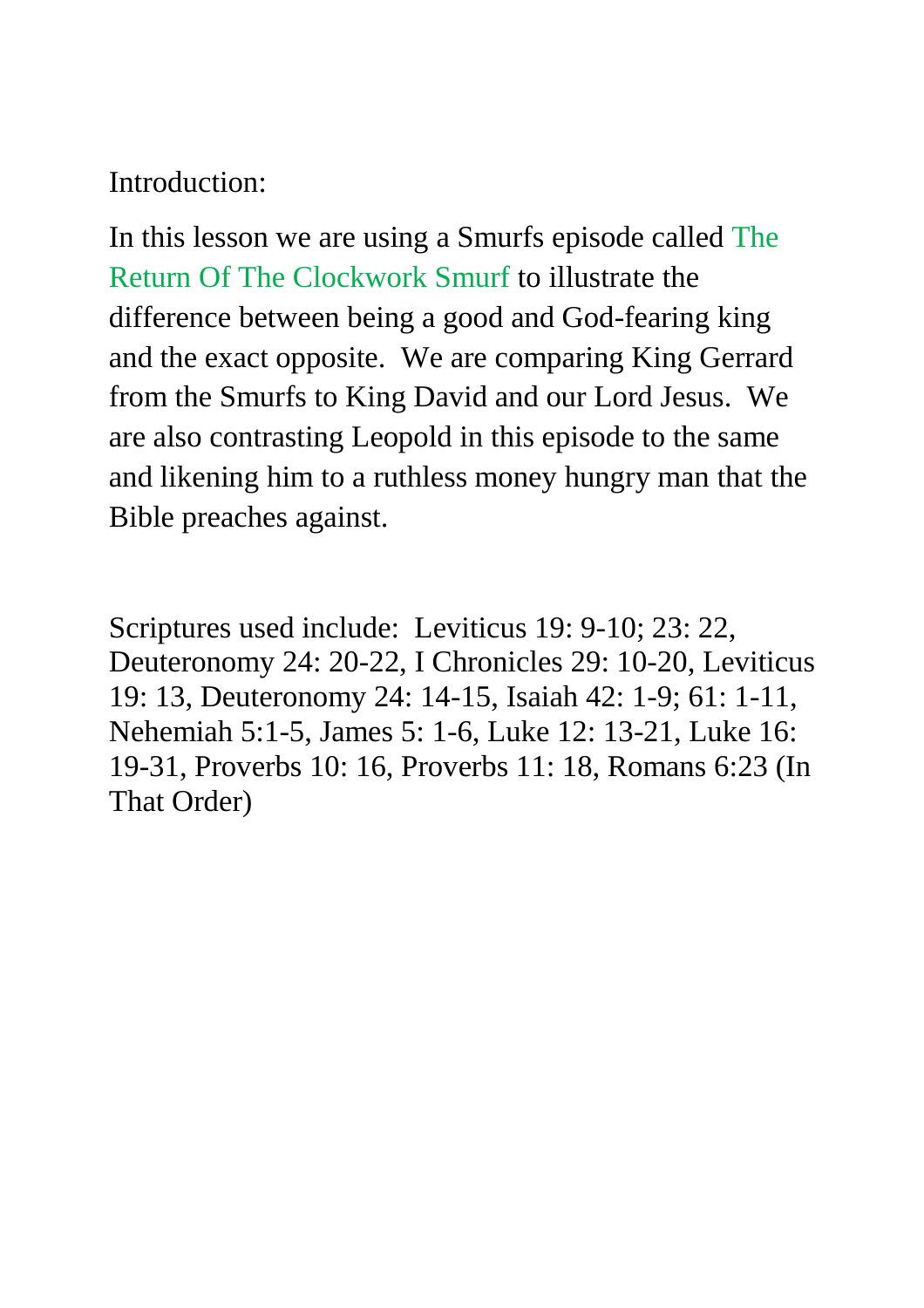## I) Opening Prayer

II) Opening Analysis: Today, we are discussing characteristics of kings. We will start with a pretty simple question. What is a king? Although simple sounding, this is a very important question and it becomes complicated because it takes a lot of wisdom and courage to be a good king. A lot of times in history, kings have been self-seeking and blinded by power. This is shown many times in the Bible. We are going to discuss some things that kings must think about in order to rule. We are going to discuss the pure God-made joy of being a good one. We will be seeing an episode of the Smurfs called The Return Of The Clockwork Smurf and we will be discussing the show and linking it with the Bible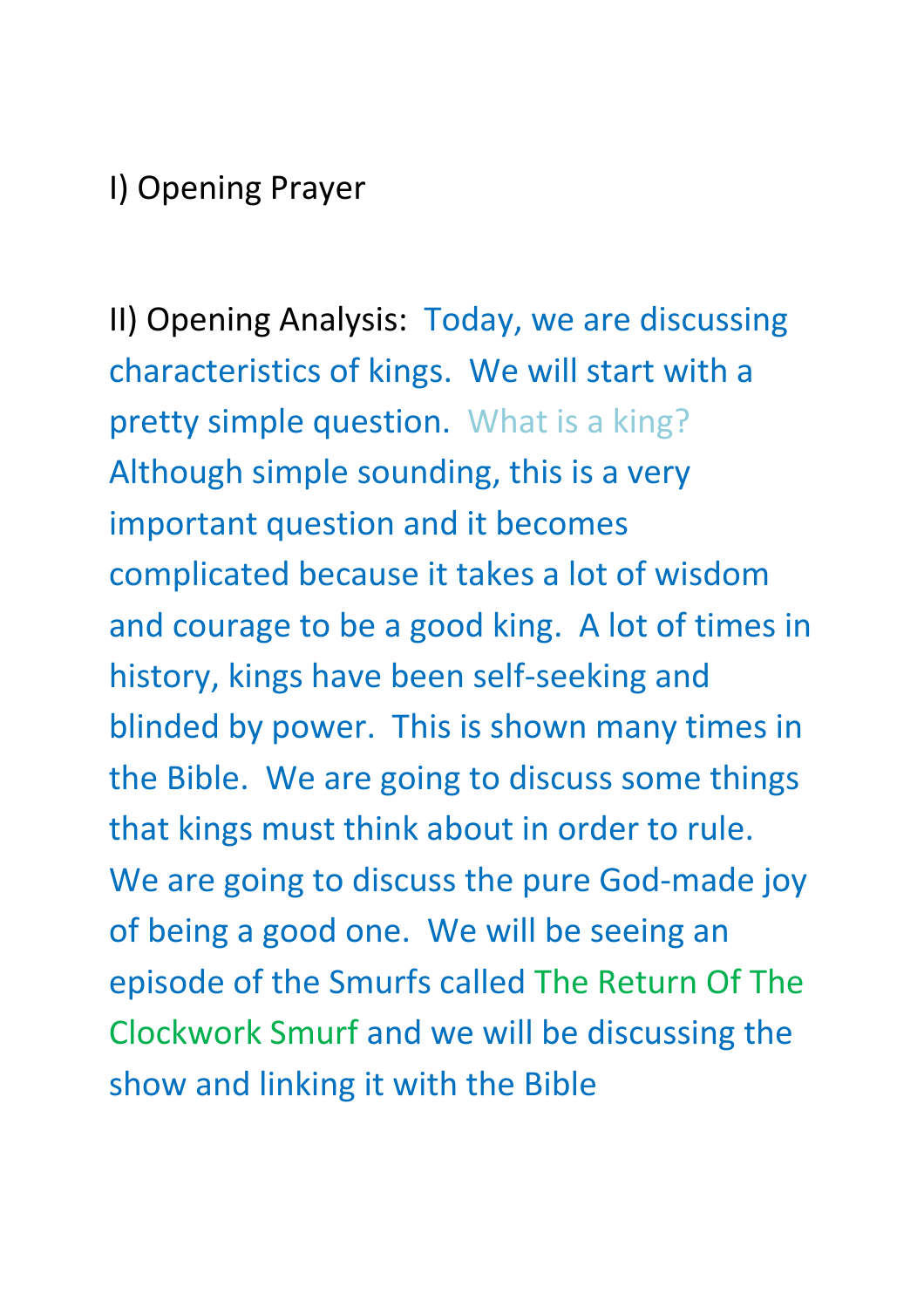We will discuss six topics that kings must think about. These are: Agriculture, Joy—It's necessary for a good king to take joy in his kingdom and what it stands for and who it stands for, wages for workers, captives (lawbreakers and people who are a prisoner in other ways, taxes, and the way God thinks about the ruler(s) in question.

The first thing mentioned is agriculture. It is important to have a steady stream of good crops with healthy hired hands that are kept happy and cheerful by getting paid fairly and regularly. The help needs to pay bills and eat. Otherwise, the hands will not be happy and joyous; therefore the whole kingdom suffers with a lack of morale and productivity.

The second thing mentioned is joy. This can take on many meanings, but in this lesson, we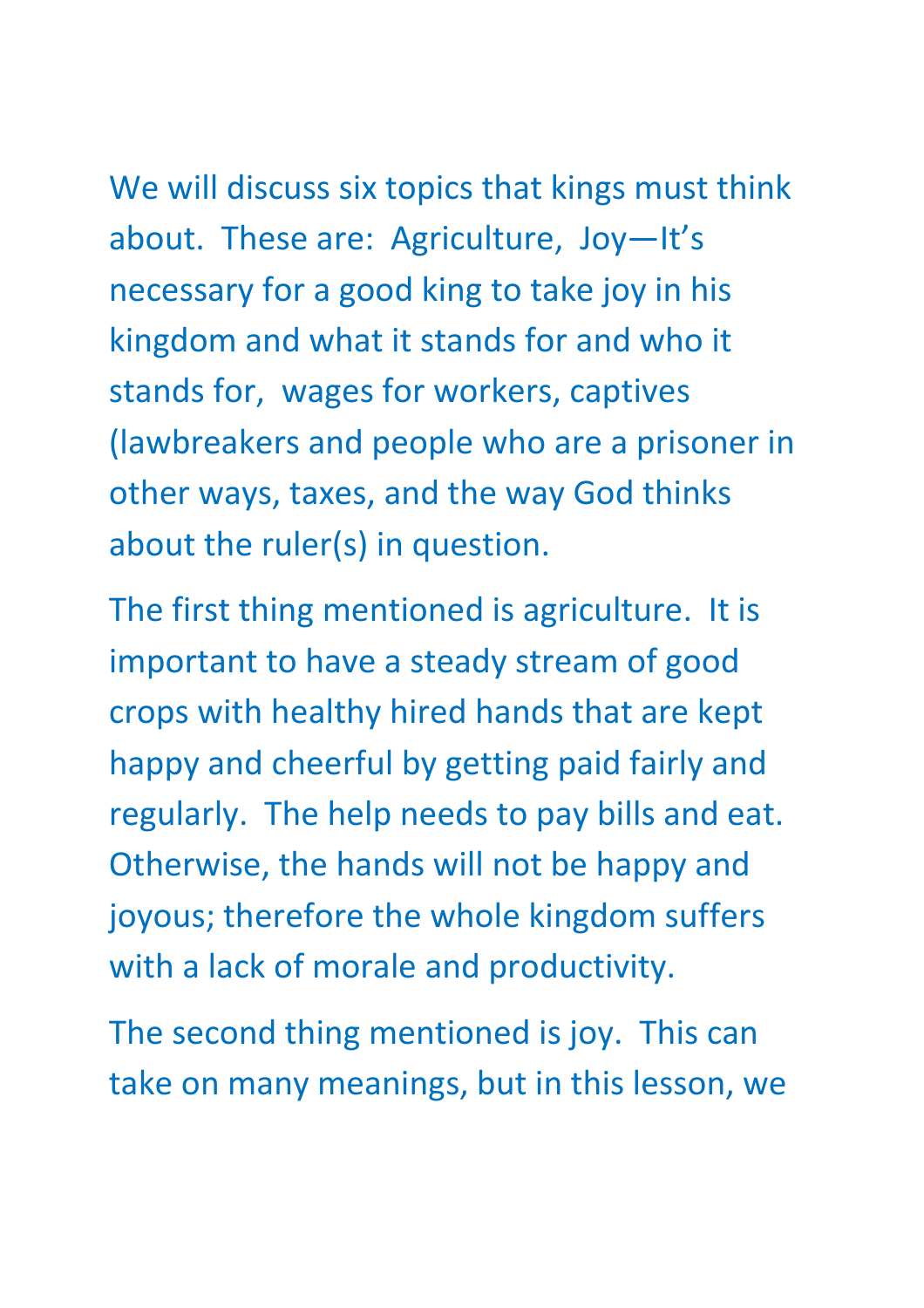are discussing the God-made joy of being a

good and just ruler. We are also looking at the selfish joy of not having the kingdom's best interests at heart; wanting nothing but to love yourself lots, but your people very little if any.

The third thing mentioned is wages. A wellpaid and paid on time worker is a happy worker. Otherwise, there is an overwhelming burden on the people (all work and lucky to pay the bills much less eat—even less have fun at work and life).

The fourth thing mentioned is captives. This includes the lawbreakers who would end up in jail or prison. This also means a person inside a mental condition that is also a very real prison in itself. Prisoners biblically speaking need healing from their mental jail. Lawbreakers do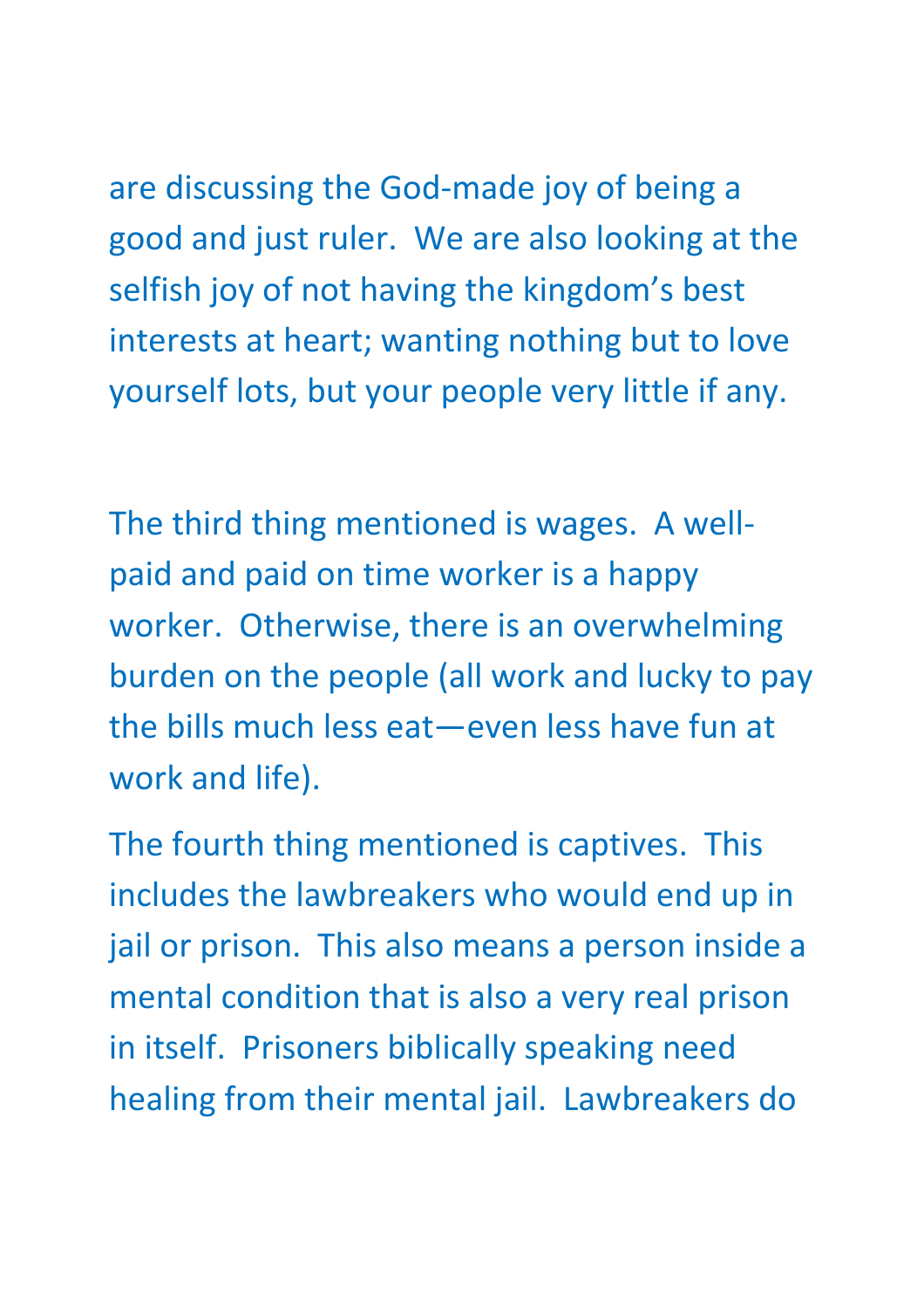need punishment and to be healed of their lawbreaking by a change in mind, body and soul. God provides this. Those in prison for crimes which require large quantities of time need to be saved, just like the ones in shorter stays in jail. All prisoners need to be set free of mental and physical baggage wherever they are in their lives—whether jailed, in the prison of despair, or otherwise free. God will always take a heart that changes towards Him even in a prison cell. God works even inside those kinds of walls.

The fifth thing mentioned is taxes. It is important to understand that taxes mean revenue to the government or kingdom for which you are under. These need to be for need of the government or kingdom instead of greed and malice. If taxes are unfair, there is likely to be a revolt or coup. At best, there will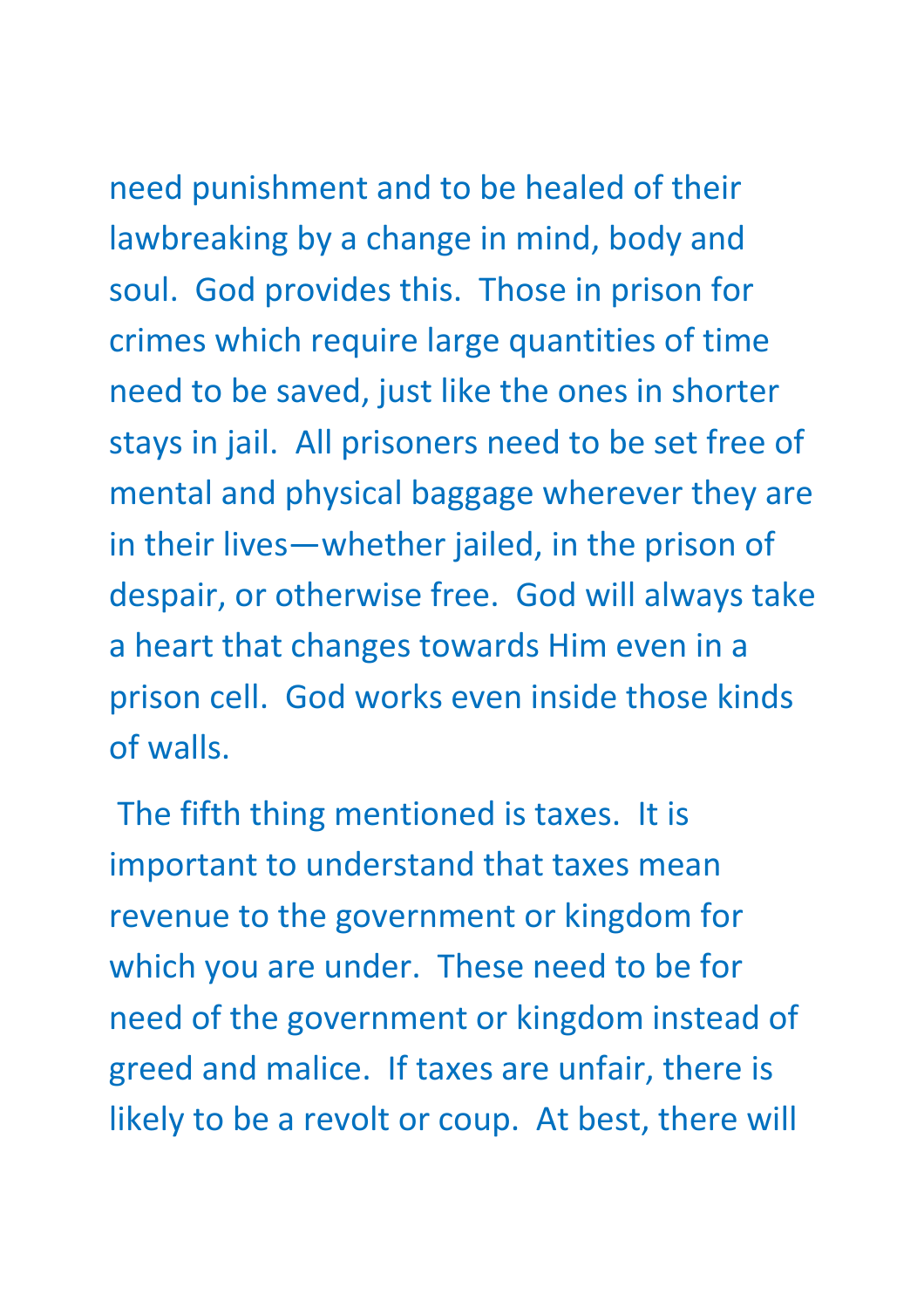be a lot of strife and unrest inside the territory of a king.

The sixth and final thing we are looking at is the way God thinks of one who rules. To be a good king, a ruler must be God-fearing. Otherwise most likely, a king would become self-serving. For those who are not God-fearing but for the most part humanitarian and service-minded, it is good, however, it must be noted that a king must be God-fearing in order to be considered righteous to Him.

III) Clip # 1: The Return Of The Clockwork Smurf

IV) Discussion Clip # I: What do you think of the people working in the fields, vineyards, and trees? What is your first opinion of King Gerrard's kingdom and the king himself?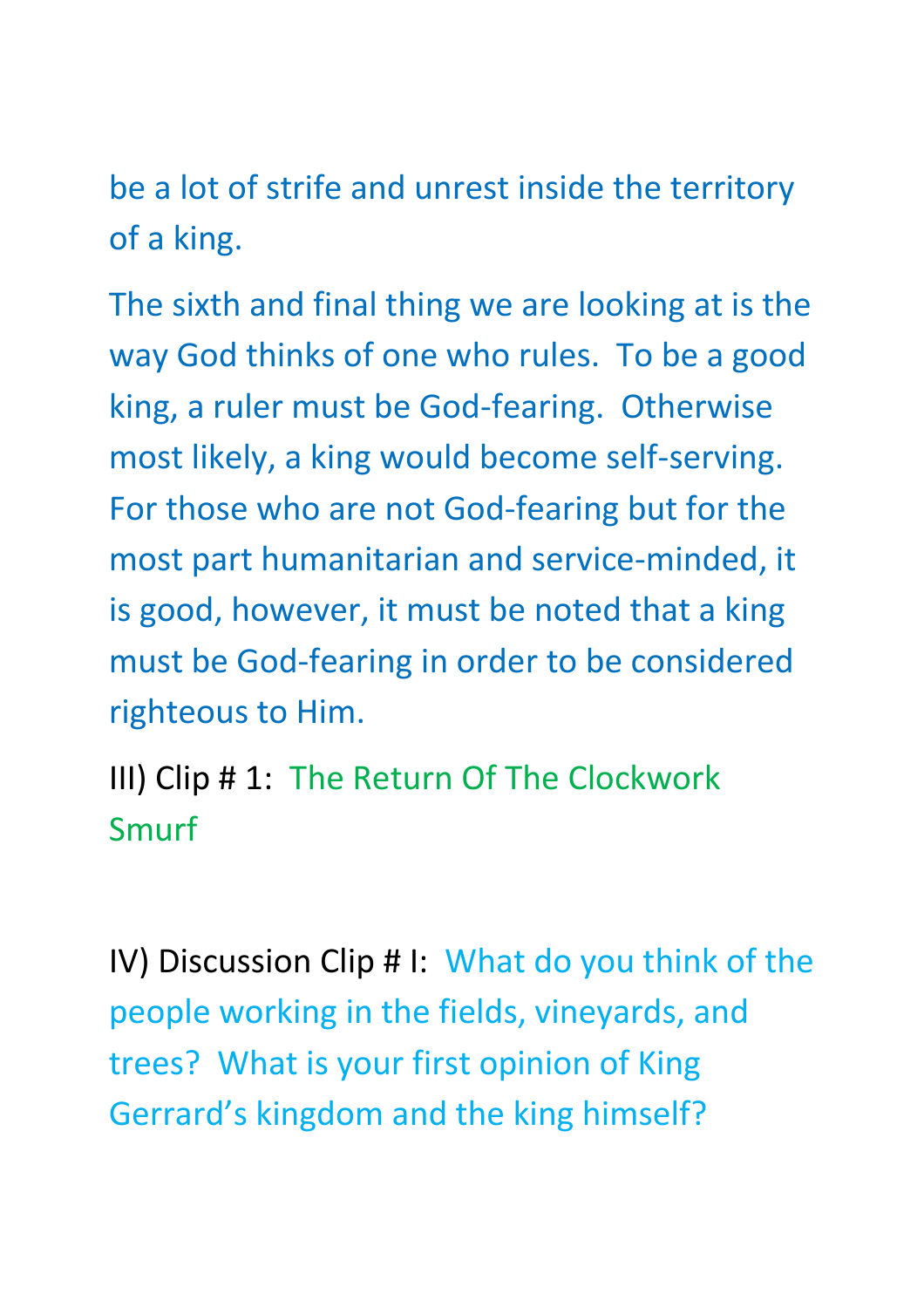What is your first impression of Leopold?

Leopold's first line is selfish and sets the tone for him through our cartoon.

It looks like King Gerrard is truly an awesome king and thinks of others more than himself. The king is treating each person equally and fair in work, wage, and food.

It can be easily assumed that King Gerrard is God-fearing and wants to follow His ways.

It can also be easily assumed that King Gerrard is following the Biblical teaching on farming as well. These laws are to help the needy, poor, widows, and foreigners who are in need.

The Bible States In Leviticus 19: 9-10; 23: 22, and Deuteronomy 24: 20-22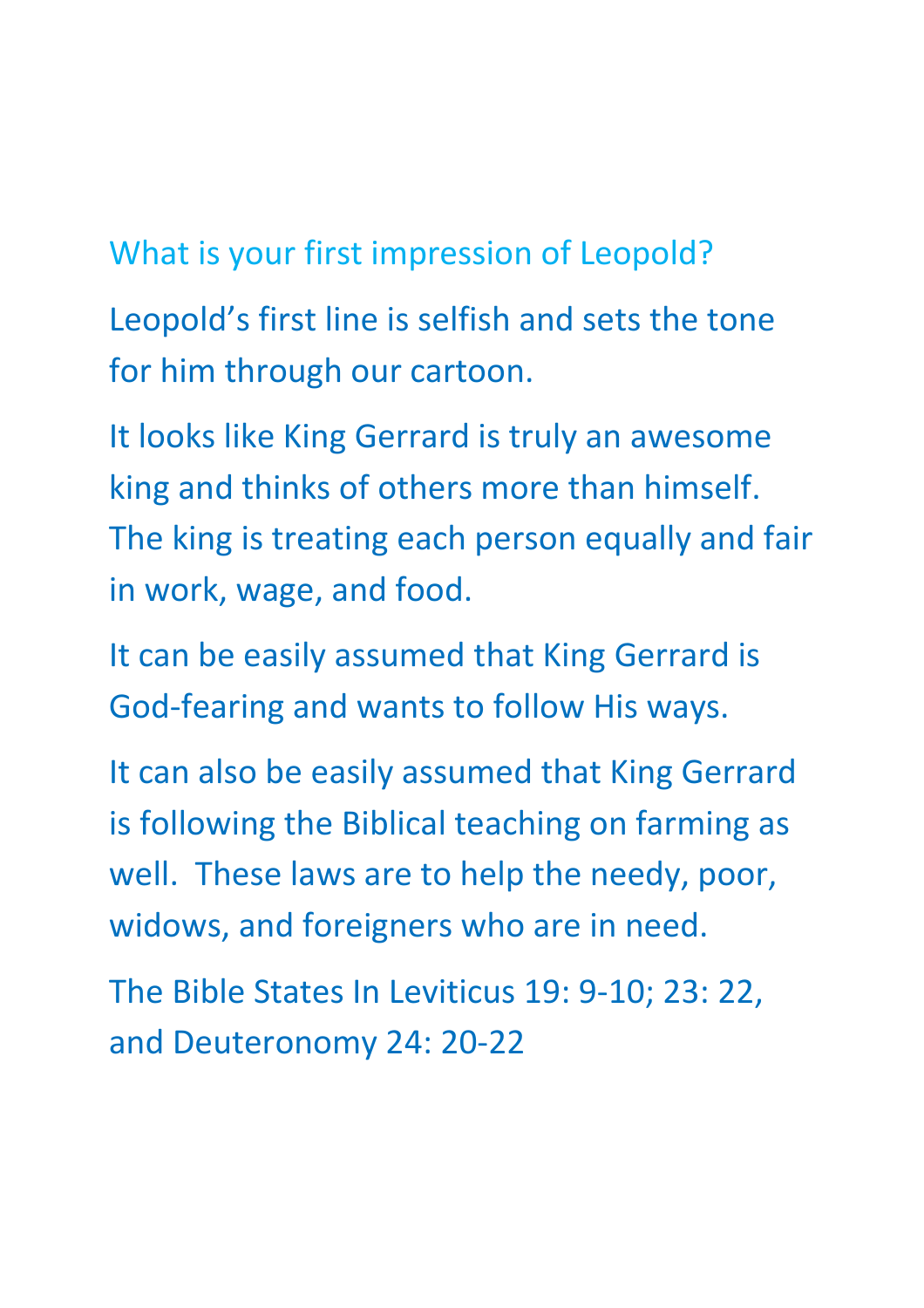Lev 19:9 " 'When you reap the harvest of your land, do not reap to the very edges of your field or gather the gleanings of your harvest.

Lev 19:10 Do not go over your vineyard a second time or pick up the grapes that have fallen. Leave them for the poor and the alien. I am the LORD your God.

This scripture is pretty much repeated with this scripture, but with a little more information.

Lev 23:22 " 'When you reap the harvest of your land, do not reap to the very edges of your field or gather the gleanings of your harvest. Leave them for the poor and the alien. I am the LORD your God.'"

This law is repeated in a way with still more information.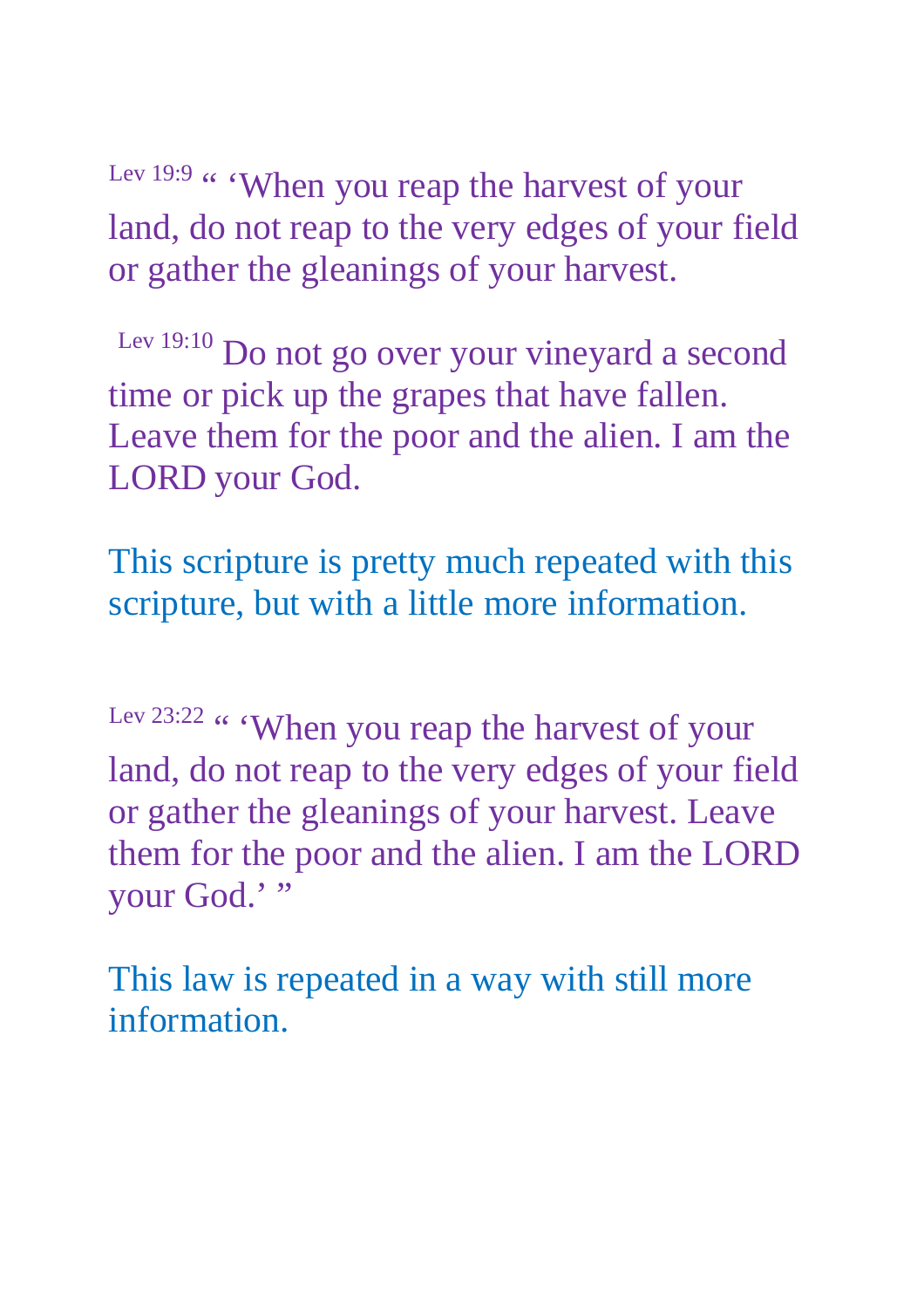Dt 24:20 When you beat the olives from your trees, do not go over the branches a second time. Leave what remains for the alien, the fatherless and the widow.

Dt 24:21 When you harvest the grapes in your vineyard, do not go over the vines again. Leave what remains for the alien, the fatherless and the widow.

Dt 24:22 Remember that you were slaves in Egypt. That is why I command you to do this.

Not only is this a nice thing to do, but it is smart. Valuable food isn't wasted, needy stomachs are filled and those in need who don't have money can feel the blessing God wants for them as well. Everyone wins.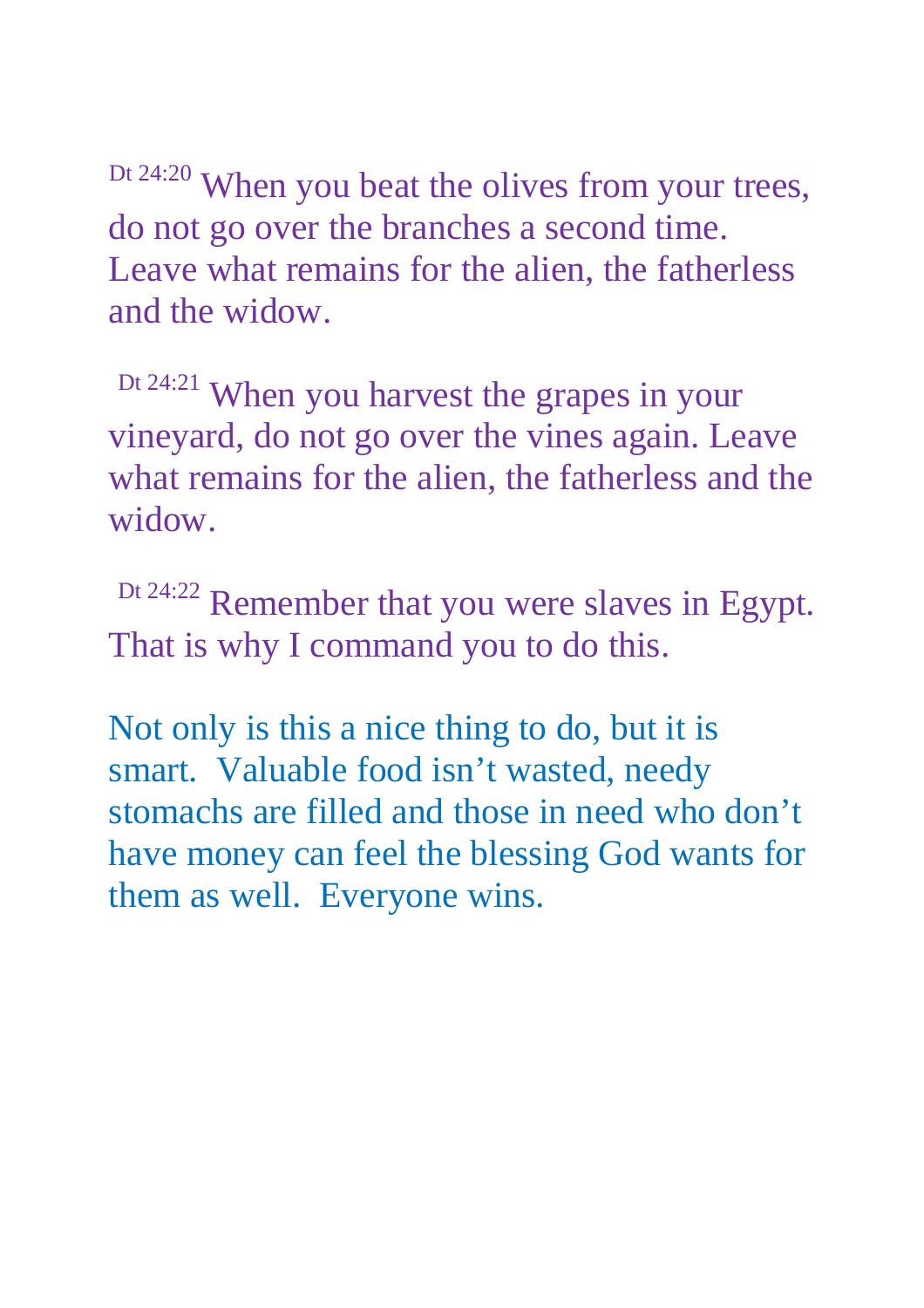King Gerrard reminds me of King David when he prayed thanks over God's blessings and asks for help in remaining loyal to Him. King David acknowledges strength comes from God and in his heart asks for these blessings to remain. King David is joyous in his kingdom and knows that only comes from God.

King David's prayer of joy and thanks is stated in I Chronicles 29: 10-20

<sup>1Ch 29:10</sup> David praised the LORD in the presence of the whole assembly, saying, "Praise be to you, O LORD, God of our father Israel, from everlasting to everlasting.

<sup>1Ch 29:11</sup> Yours, O LORD, is the greatness and the power and the glory and the majesty and the splendor, for everything in heaven and earth is yours. Yours, O LORD, is the kingdom; you are exalted as head over all.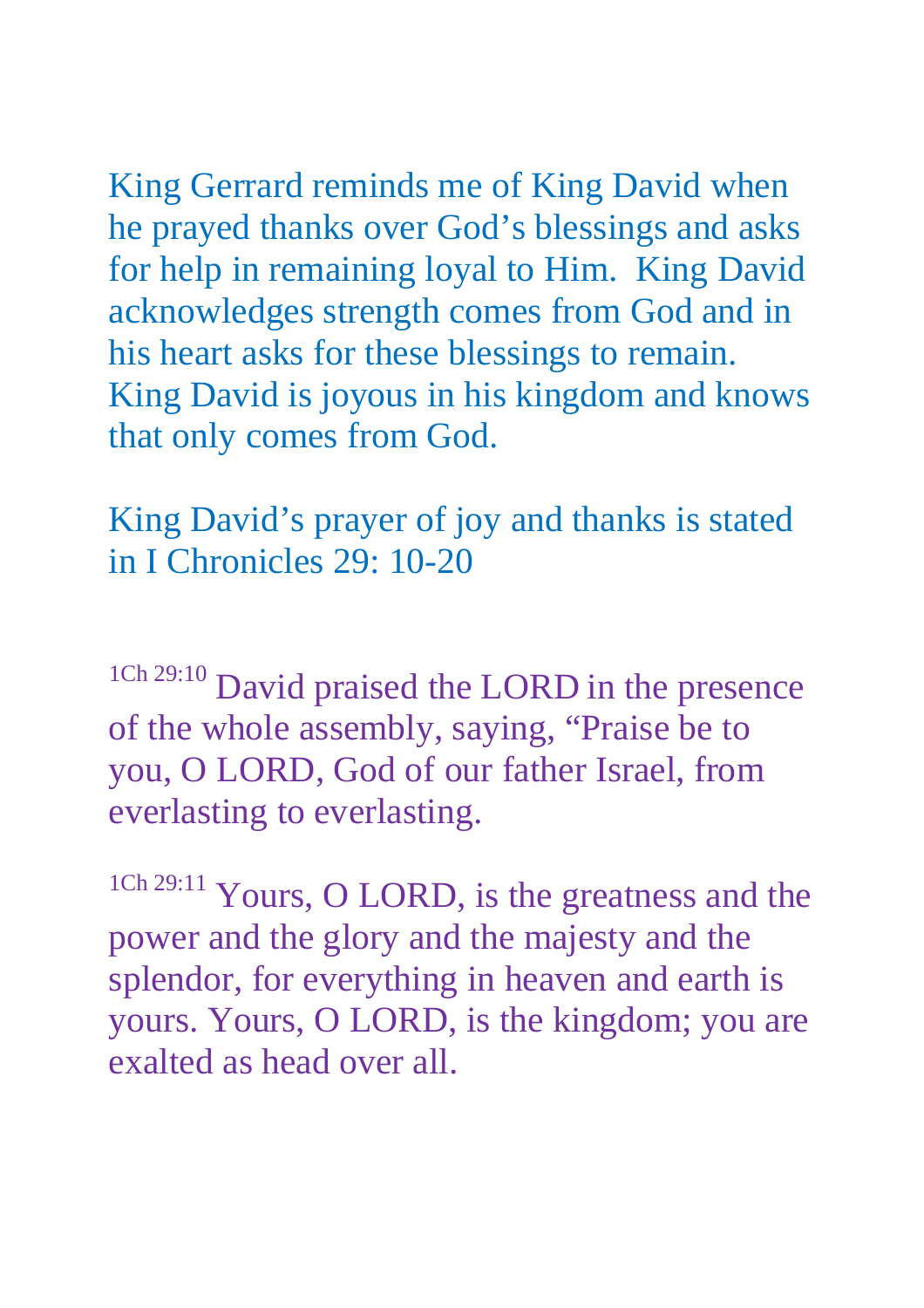<sup>1Ch 29:12</sup> Wealth and honor come from you; you are the ruler of all things. In your hands are strength and power to exalt and give strength to all.

<sup>1Ch 29:13</sup> Now, our God, we give you thanks, and praise your glorious name.

1Ch 29:14 "But who am I, and who are my people, that we should be able to give as generously as this? Everything comes from you, and we have given you only what comes from your hand.

1Ch 29:15 We are aliens and strangers in your sight, as were all our forefathers. Our days on earth are like a shadow, without hope.

<sup>1Ch 29:16</sup> O LORD our God, as for all this abundance that we have provided for building you a temple for your Holy Name, it comes from your hand, and all of it belongs to you.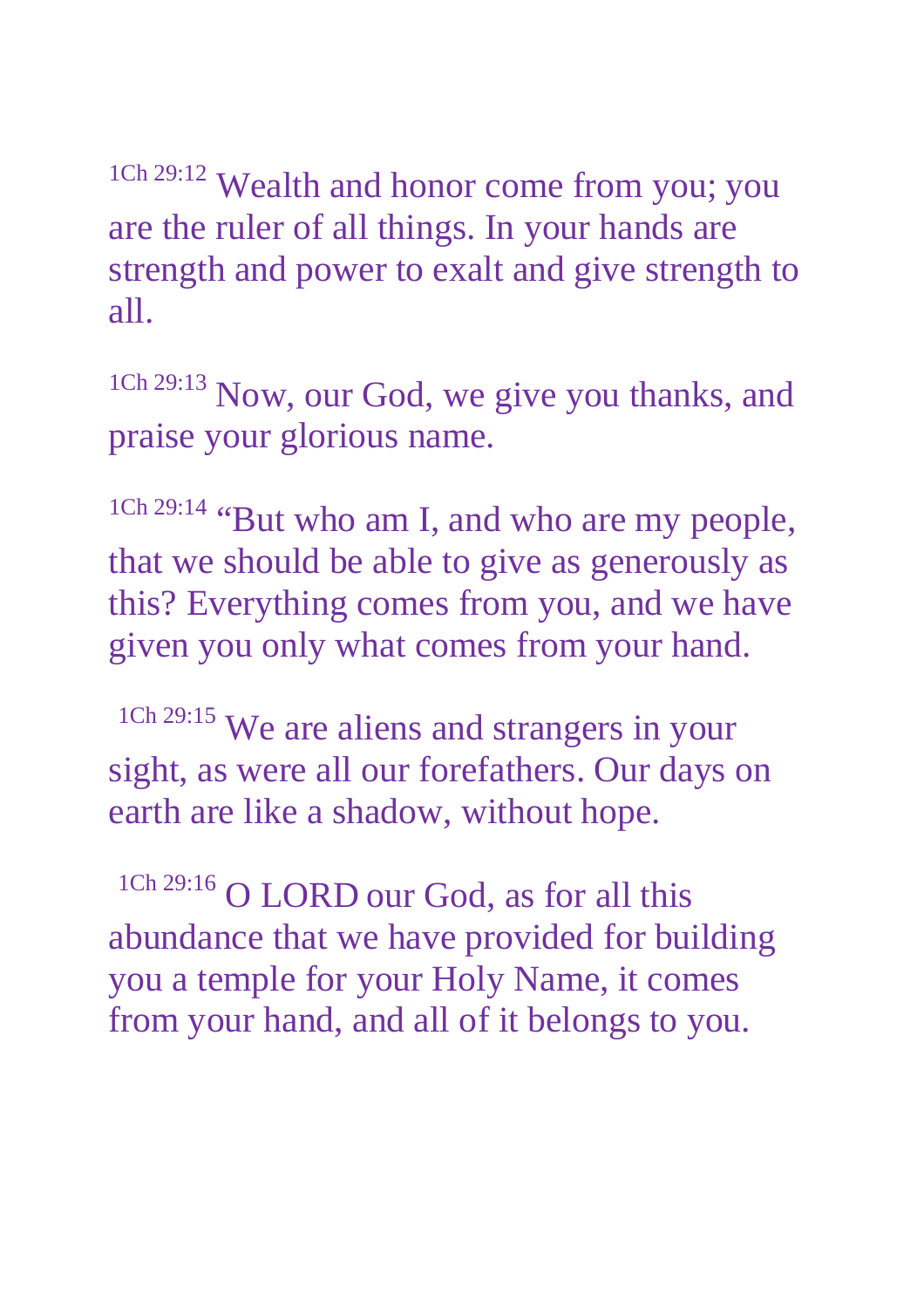<sup>1Ch 29:17</sup> I know, my God, that you test the heart and are pleased with integrity. All these things have I given willingly and with honest intent. And now I have seen with joy how willingly your people who are here have given to you.

<sup>1Ch 29:18</sup> O LORD, God of our fathers Abraham, Isaac and Israel, keep this desire in the hearts of your people forever, and keep their hearts loyal to you.

<sup>1Ch 29:19</sup> And give my son Solomon the wholehearted devotion to keep your commands, requirements and decrees and to do everything to build the palatial structure for which I have provided."

<sup>1Ch 29:20</sup> Then David said to the whole assembly, "Praise the LORD your God." So they all praised the LORD, the God of their fathers; they bowed low and fell prostrate before the LORD and the king.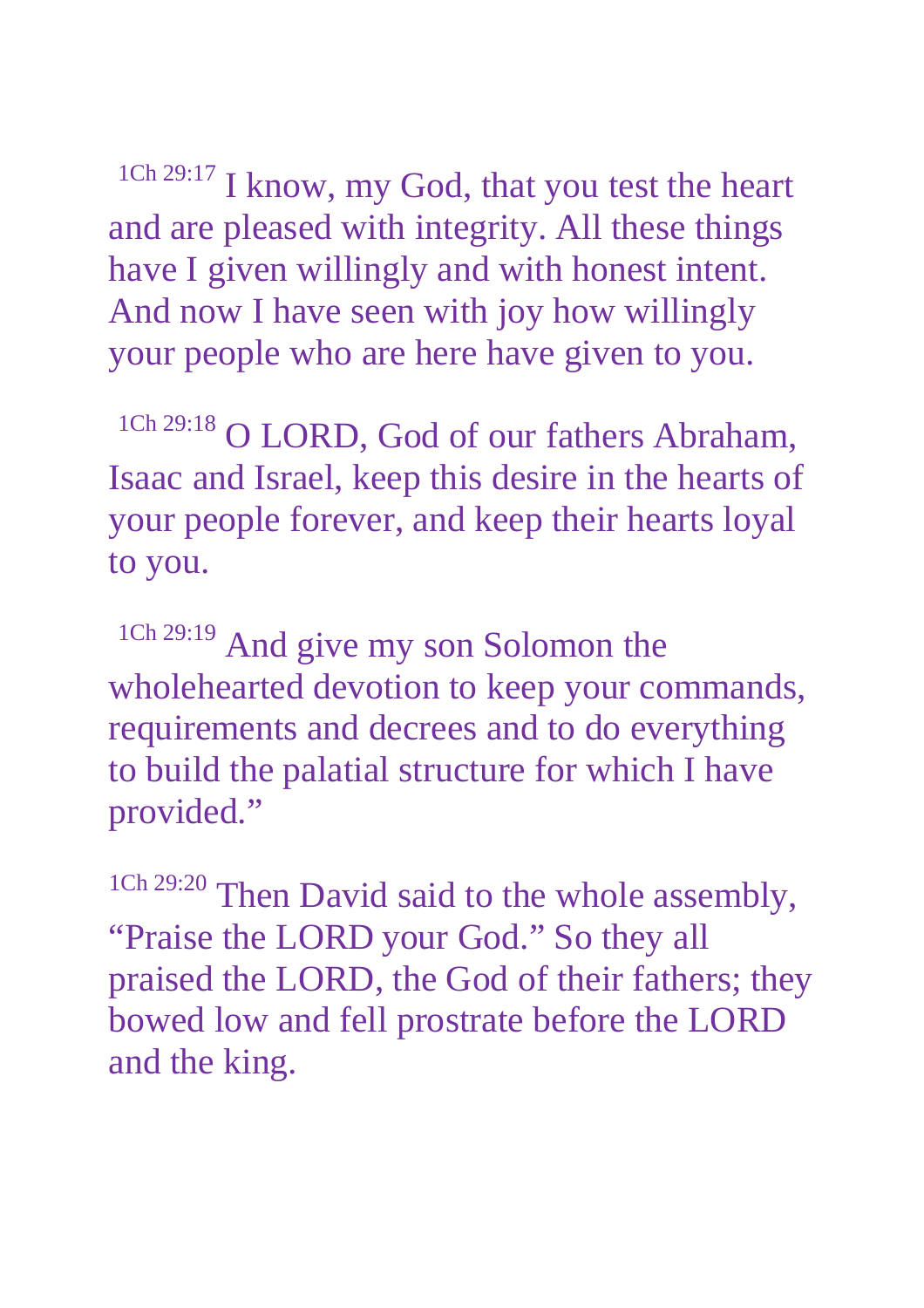King David even asks for his son Solomon to follow in God's ways. This is truly a righteous prayer.

King Gerrard is truly this kind of king.

On the subject of wages, King Gerrard obviously provides well for his subjects. He follows the teaching of the scriptures as well.

The Bible States In Leviticus 19: 13 and Deuteronomy 24: 14-15

Lev 19:13 " 'Do not defraud your neighbor or rob him. " 'Do not hold back the wages of a hired man overnight.

Dt 24:14 Do not take advantage of a hired man who is poor and needy, whether he is a brother Israelite or an alien living in one of your towns.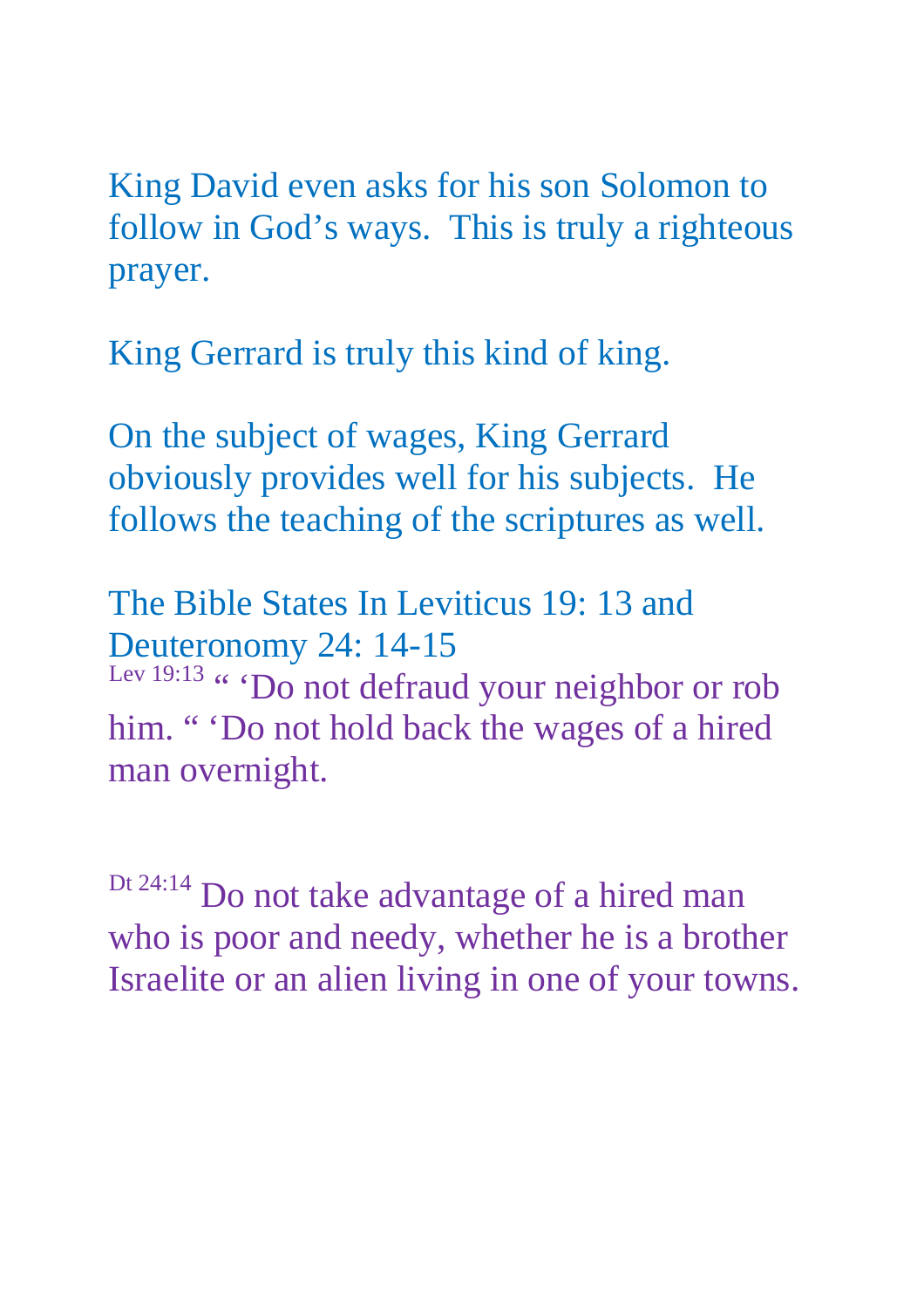Dt 24:15 Pay him his wages each day before sunset, because he is poor and is counting on it. Otherwise he may cry to the LORD against you, and you will be guilty of sin.

King Gerrard clearly doesn't defraud or rob his workers or subjects.

Yes, King Gerrard is truly a joyous, just, and righteous king; this may be true, but at the same time, King Gerrard asks Clockwork about everything and isn't sure of himself in his kingdom. Unfortunately, Leopold is hatching a plan.

V) Clip # 2: The Return Of The Clockwork Smurf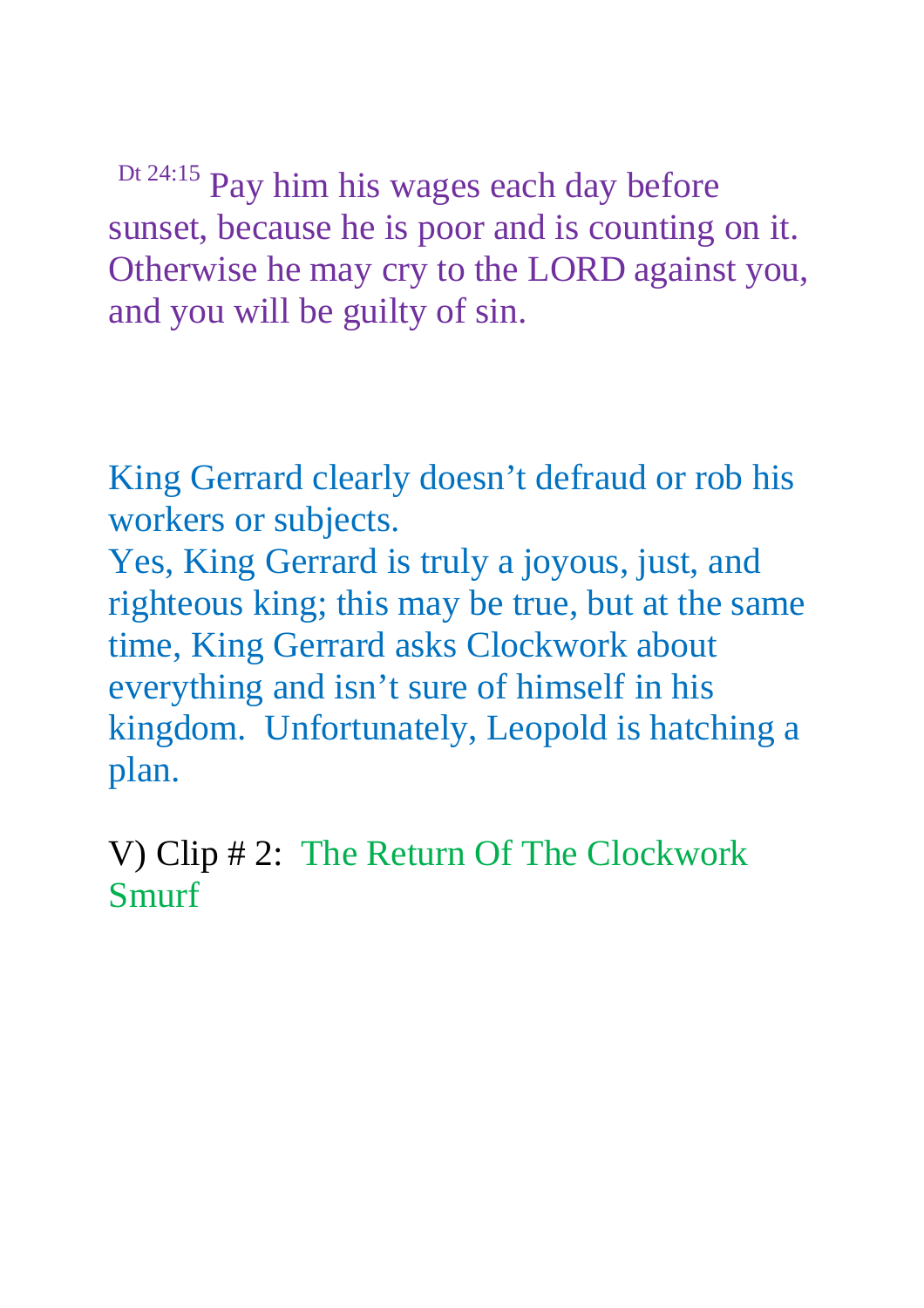What do you see in this clip? As you can see, King Gerrard is so noble that he doesn't even want his dungeons, because flowers look prettier. King Gerrard's dream is a world without crime and obvious punishment. King Gerrard would rather people be free and obviously rehabilitated if they did do wrong.

King Gerrard's attitude towards prisons and prisoners are strikingly similar to God's dreams of a world free from the cost of being in prison because of wrongdoing and prisons and dungeons in general.

God's dream is to have his chosen to be free of such things as prisons and dungeons no matter where they are at the present time.

The Bible states in Isaiah 42: 1-9; 61: 1-11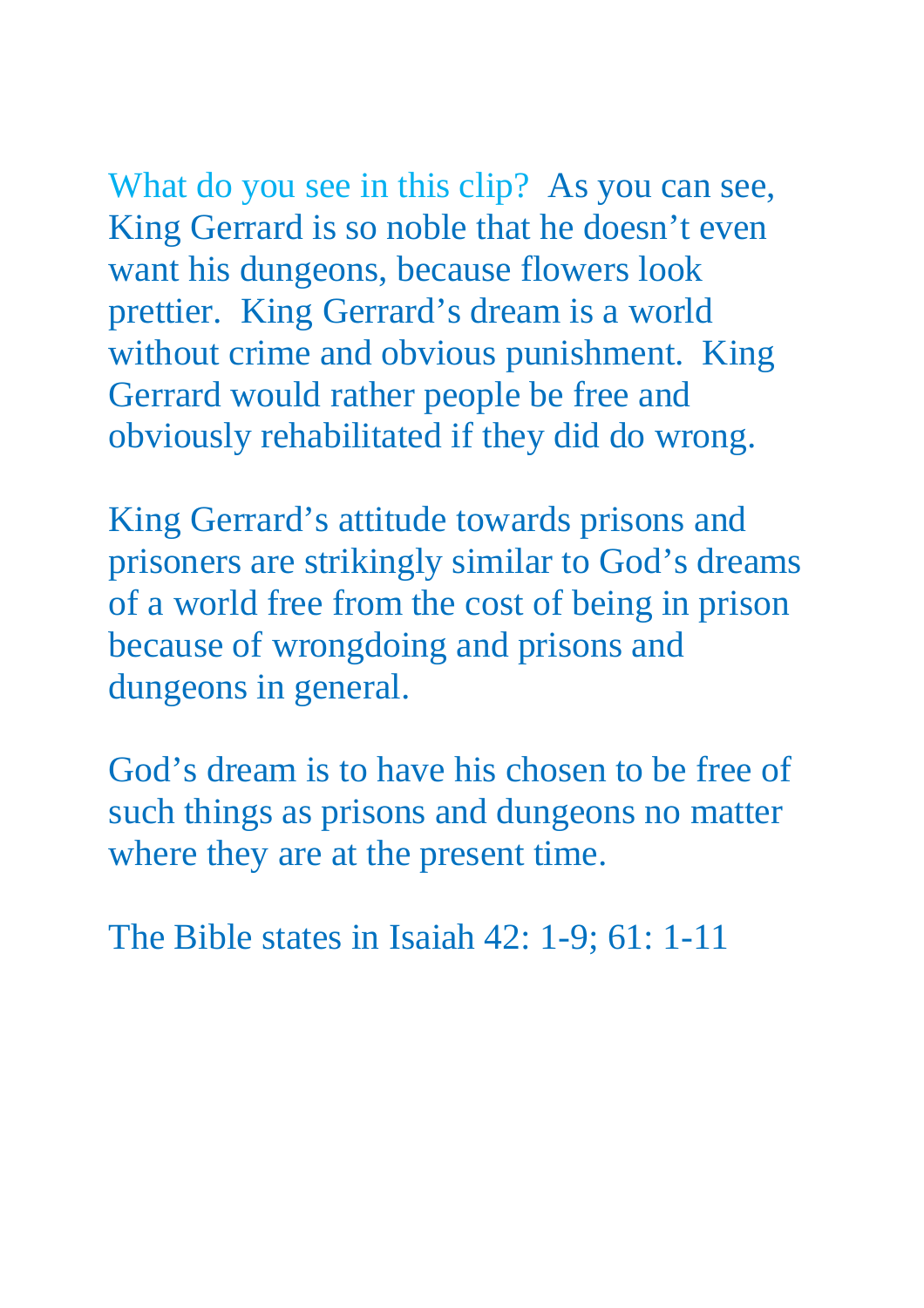Isa 42:1 "Here is my servant, whom I uphold, my chosen one in whom I delight; I will put my Spirit on him and he will bring justice to the nations.

Isa 42:2 He will not shout or cry out, or raise his voice in the streets.

Isa 42:3 A bruised reed he will not break, and a smoldering wick he will not snuff out. In faithfulness he will bring forth justice;

Isa 42:4 he will not falter or be discouraged till he establishes justice on earth. In his law the islands will put their hope."

Isa 42:5 This is what God the LORD says— he who created the heavens and stretched them out, who spread out the earth and all that comes out of it, who gives breath to its people, and life to those who walk on it: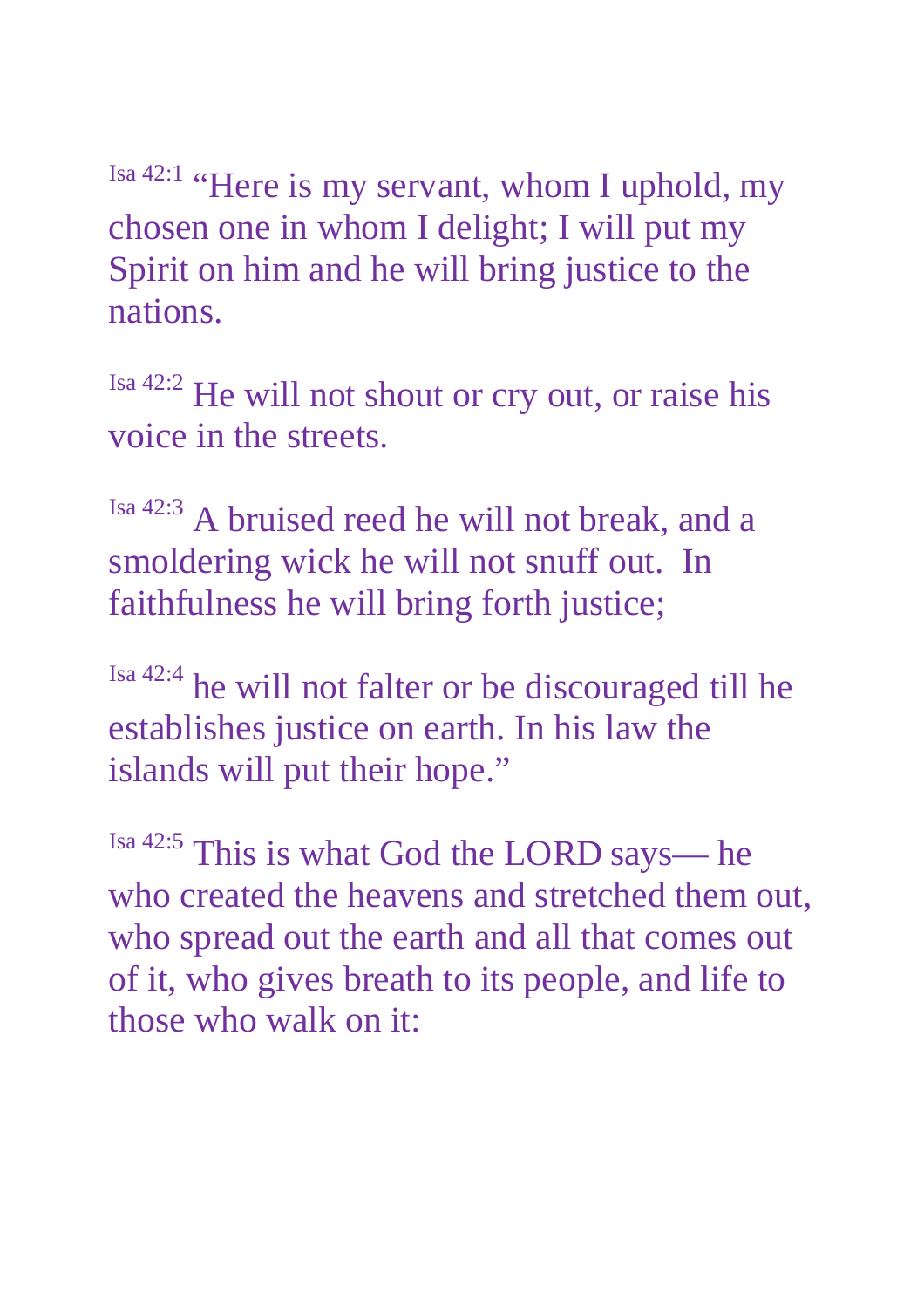Isa 42:6 "I, the LORD, have called you in righteousness; I will take hold of your hand. I will keep you and will make you to be a covenant for the people and a light for the Gentiles,

Isa 42:7 to open eyes that are blind, to free captives from prison and to release from the dungeon those who sit in darkness.

Isa 42:8 "I am the LORD; that is my name! I will not give my glory to another or my praise to idols.

Isa 42:9 See, the former things have taken place, and new things I declare; before they spring into being I announce them to you."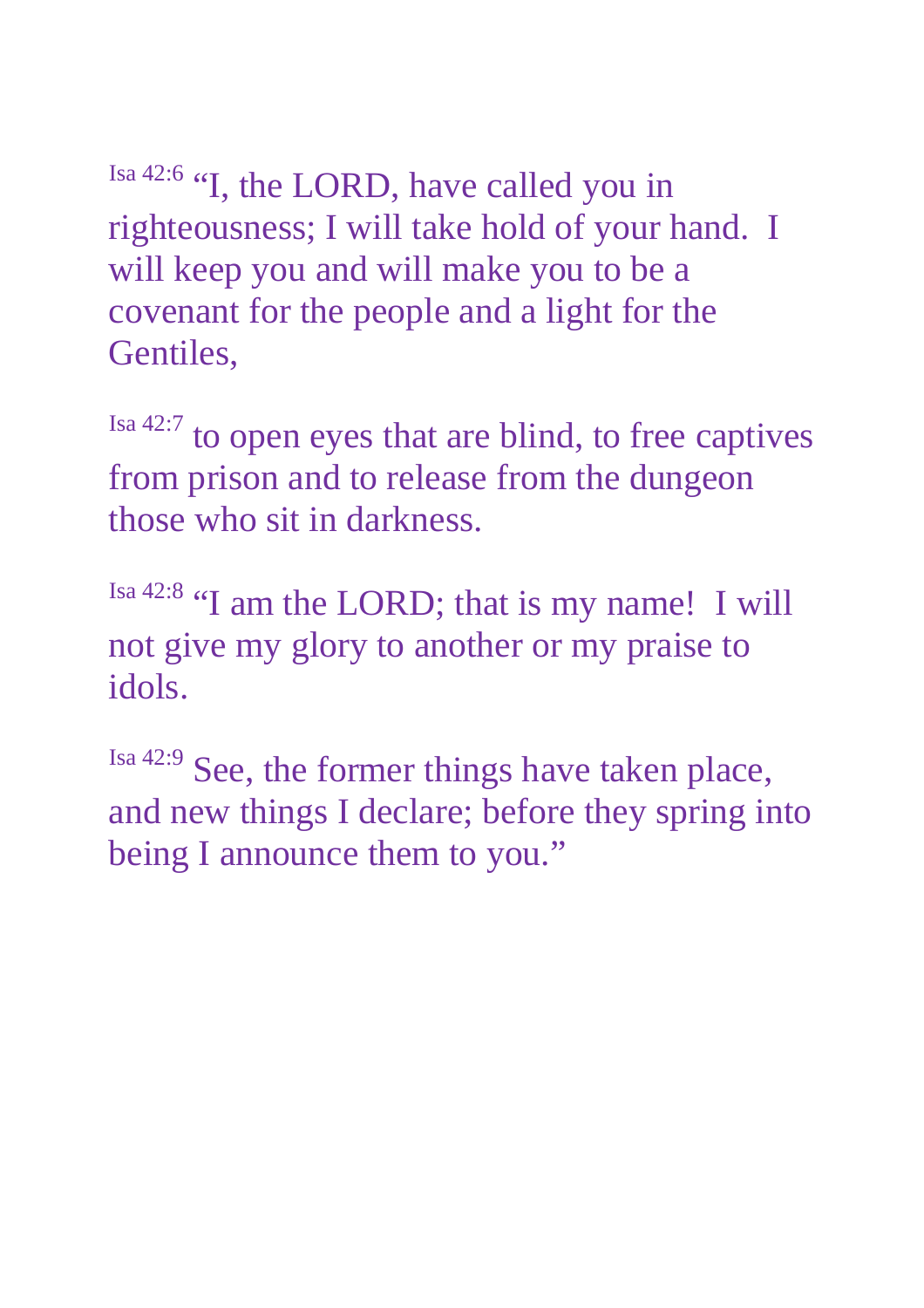Isa 61:1 The Spirit of the Sovereign LORD is on me, because the LORD has anointed me to preach good news to the poor. He has sent me to bind up the brokenhearted, to proclaim freedom for the captives and release from darkness for the prisoners,

Isa 61:2 to proclaim the year of the LORD'S favor and the day of vengeance of our God, to comfort all who mourn,

Isa 61:3 and provide for those who grieve in Zion—to bestow on them a crown of beauty instead of ashes, the oil of gladness instead of mourning, and a garment of praise instead of a spirit of despair. They will be called oaks of righteousness, a planting of the LORD for the display of his splendor.

Isa 61:4 They will rebuild the ancient ruins and restore the places long devastated; they will renew the ruined cities that have been devastated for generations.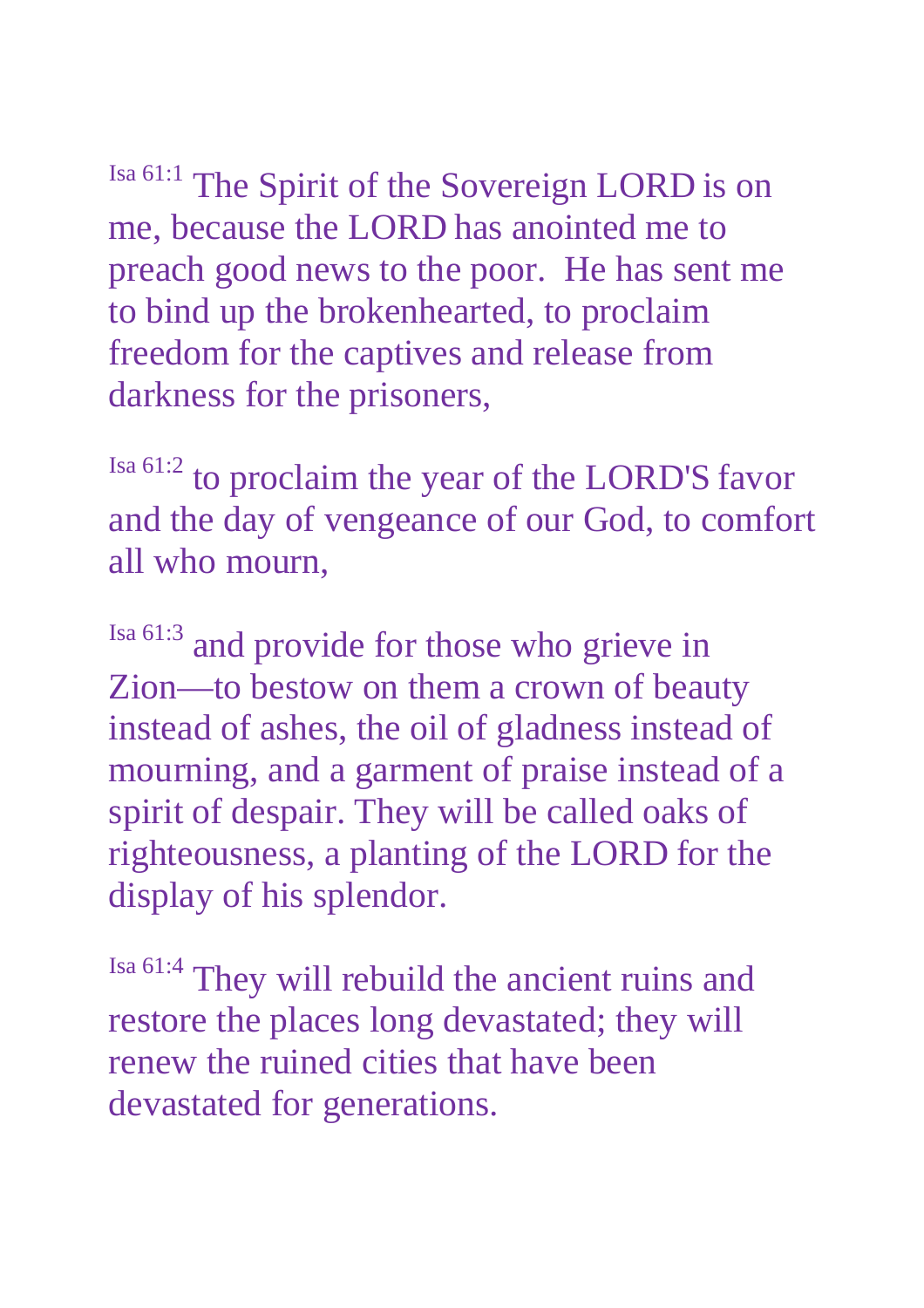Isa 61:5 Aliens will shepherd your flocks; foreigners will work your fields and vineyards.

Isa 61:6 And you will be called priests of the LORD, you will be named ministers of our God. You will feed on the wealth of nations, and in their riches you will boast.

Isa 61:7 Instead of their shame my people will receive a double portion, and instead of disgrace they will rejoice in their inheritance; and so they will inherit a double portion in their land, and everlasting joy will be theirs.

Isa 61:8 "For I, the LORD, love justice; I hate robbery and iniquity. In my faithfulness I will reward them and make an everlasting covenant with them.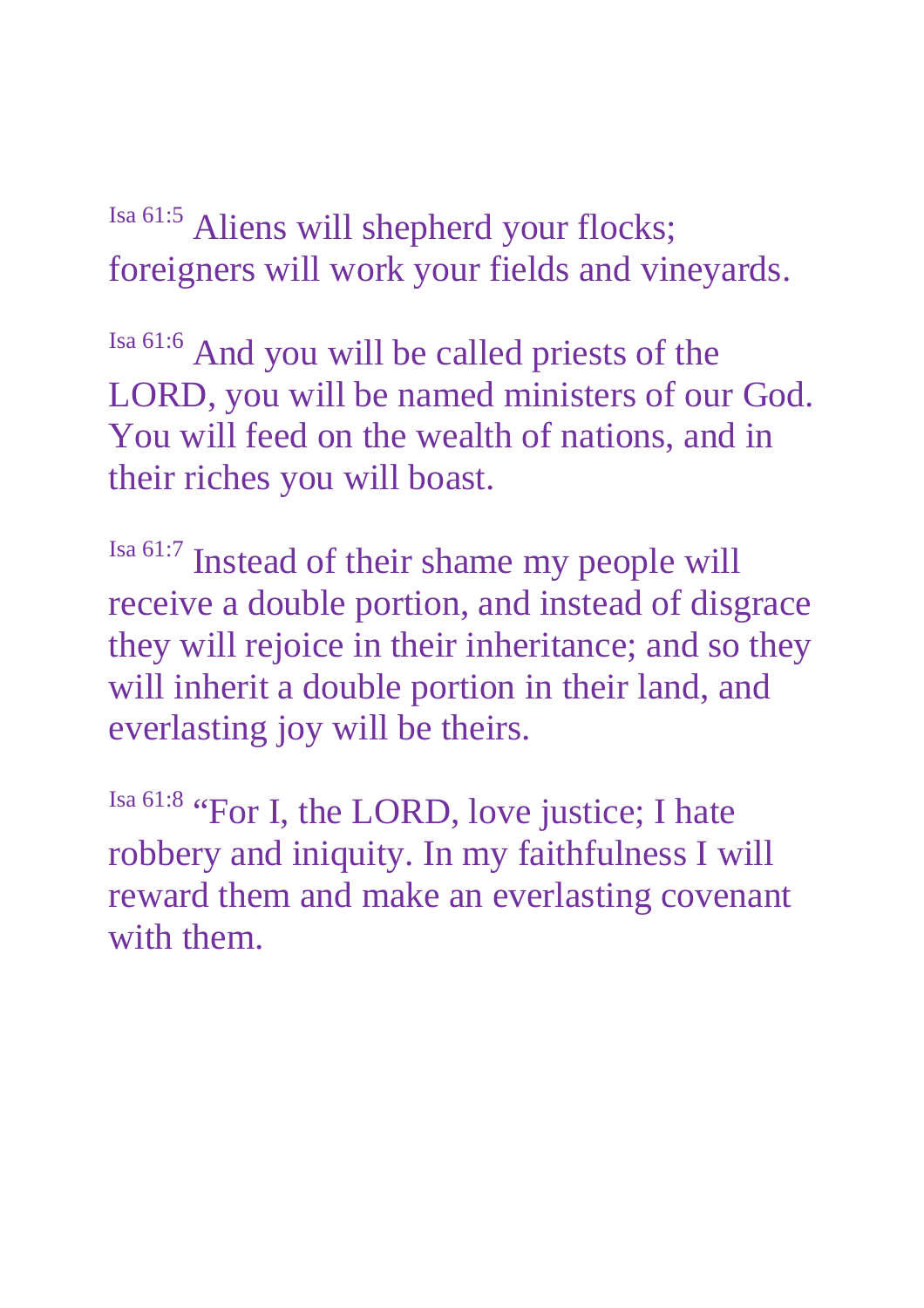Isa 61:9 Their descendants will be known among the nations and their offspring among the peoples. All who see them will acknowledge that they are a people the LORD has blessed."

 $\frac{\text{Isa } 61:10}{\text{I}}$  I delight greatly in the LORD? my soul rejoices in my God. For he has clothed me with garments of salvation and arrayed me in a robe of righteousness, as a bridegroom adorns his head like a priest, and as a bride adorns herself with her jewels.

Isa 61:11 For as the soil makes the sprout come up and a garden causes seeds to grow, so the Sovereign LORD will make righteousness and praise spring up before all nations.

These scriptures are Messianic prophecies that God will make come to pass. Part of this was done when Jesus came to earth. The rest of it will happen once Jesus comes back the second time and commands respect and loyalty through the world once and for all.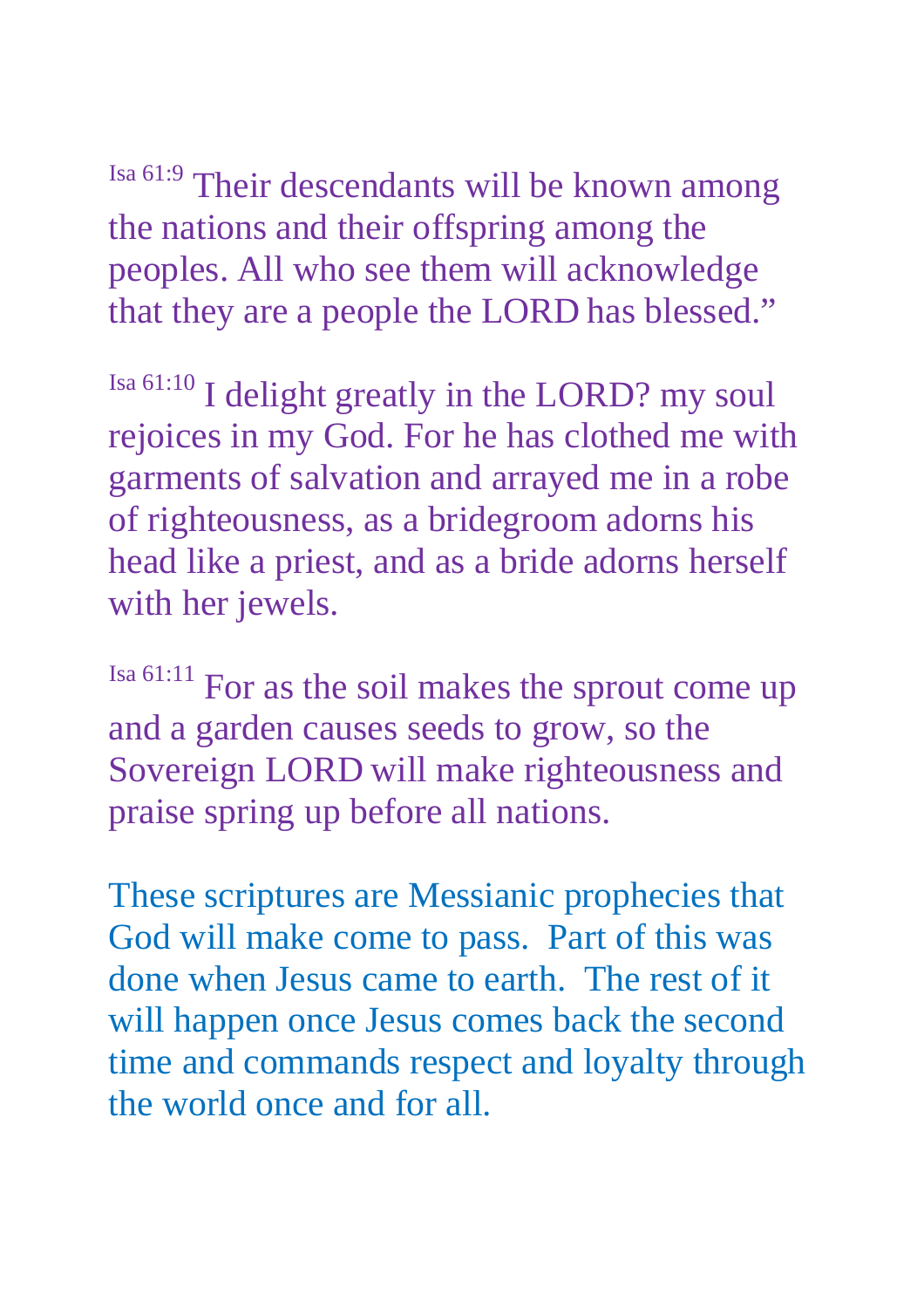What do you think of Leopold's plan against King Gerrard and Clockwork?

VI) Clip # 3 The Return Of The Clockwork Smurf

What do you see in this clip?

Unfortunately, Leopold takes advantage of King Gerrard and conspires to kill Clockwork; and just about does.

Leopold takes over and becomes a tyrant, which as we all know is not what God wants. Leopold halves the wages and doubles the king's tax and abolishes the free food. This is all in the name of King Gerrard even though it wasn't ordered by him.

King Gerrard's subjects are now not very joyous, happy or free. They are now in despair and crying because they cannot pay their bills and they could starve.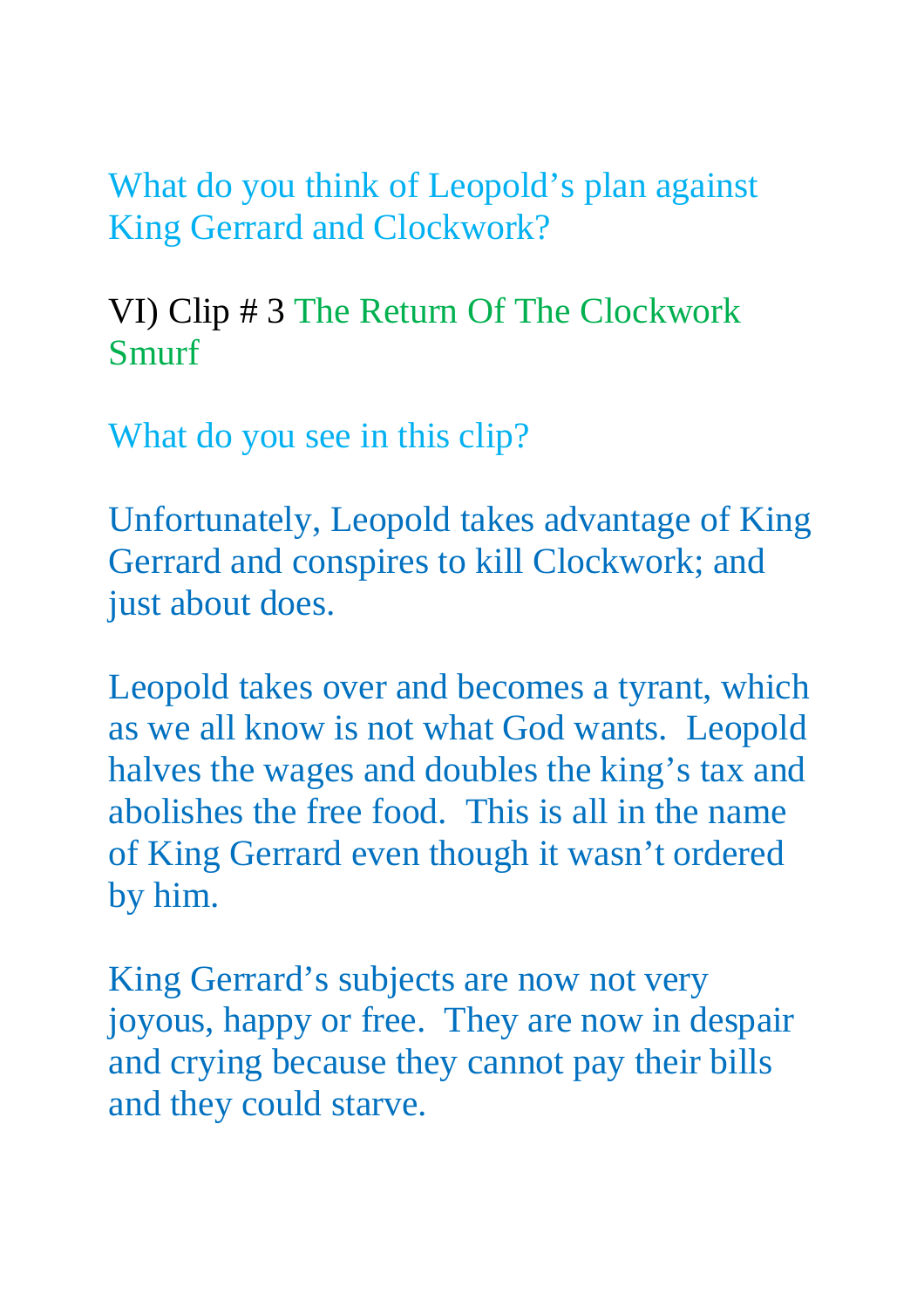This is what the Bible states about the attitude of these subjects in Nehemiah 5:1-5.

Ne 5:1 Now the men and their wives raised a great outcry against their Jewish brothers.

Ne 5:2 Some were saying, "We and our sons and daughters are numerous; in order for us to eat and stay alive, we must get grain."

Ne 5:3 Others were saying, "We are mortgaging our fields, our vineyards and our homes to get grain during the famine."

<sup>Ne 5:4</sup> Still others were saying, "We have had to borrow money to pay the king's tax on our fields and vineyards.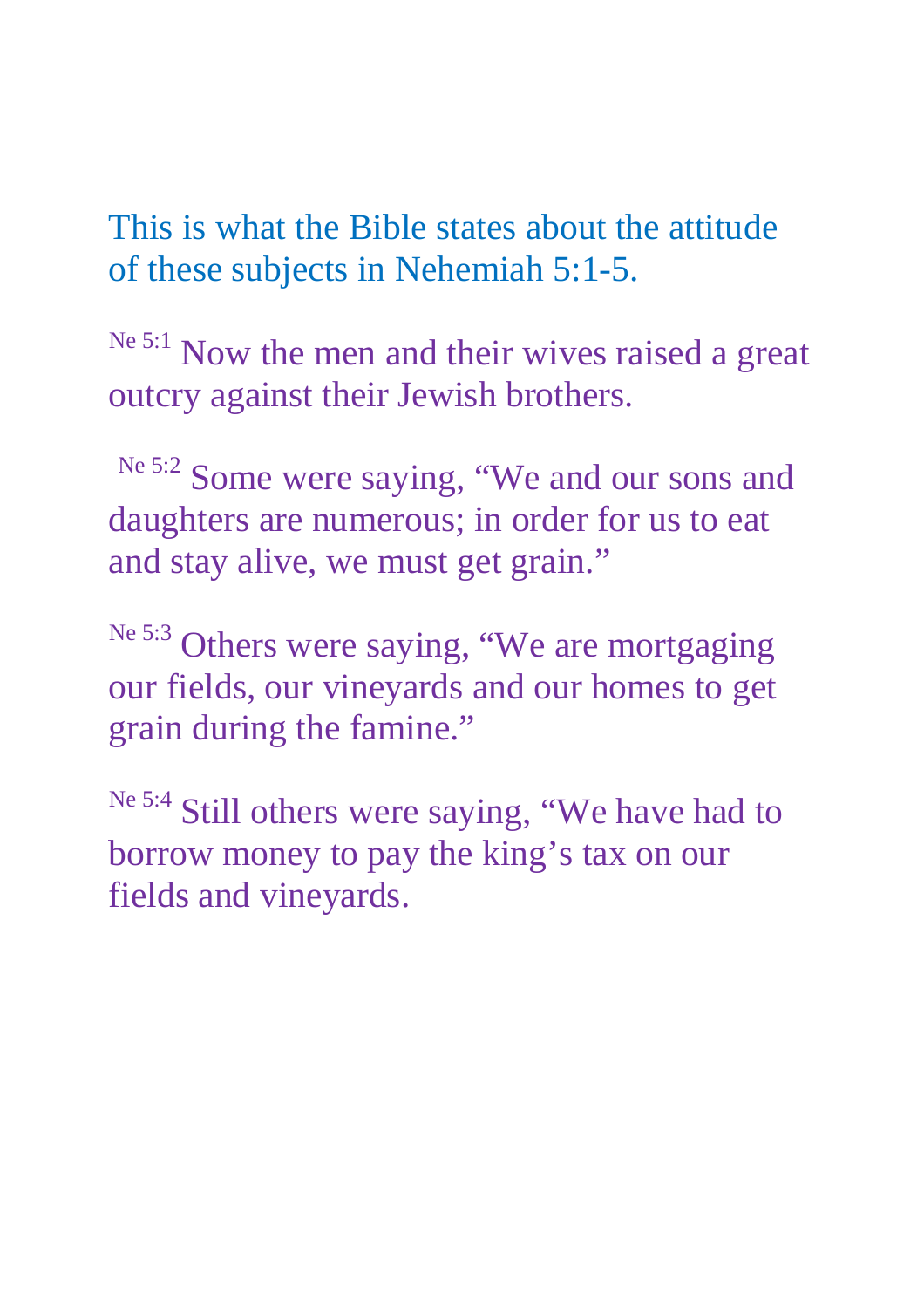Ne 5:5 Although we are of the same flesh and blood as our countrymen and though our sons are as good as theirs, yet we have to subject our sons and daughters to slavery. Some of our daughters have already been enslaved, but we are powerless, because our fields and our vineyards belong to others."

Yes, the people must be feeling like the people here.

While Clockwork gets fixed by Handy, the tyranny continues and war breaks out to take the kingdom back.

VII) Clip # 4: The Return Of The Clockwork Smurf

VIII) Analysis And Discussion On Clip # 4: What did you see in this clip?

Things look really bad until Clockwork shows up fixed and ready to rumble. Clockwork is a mighty warrior indeed.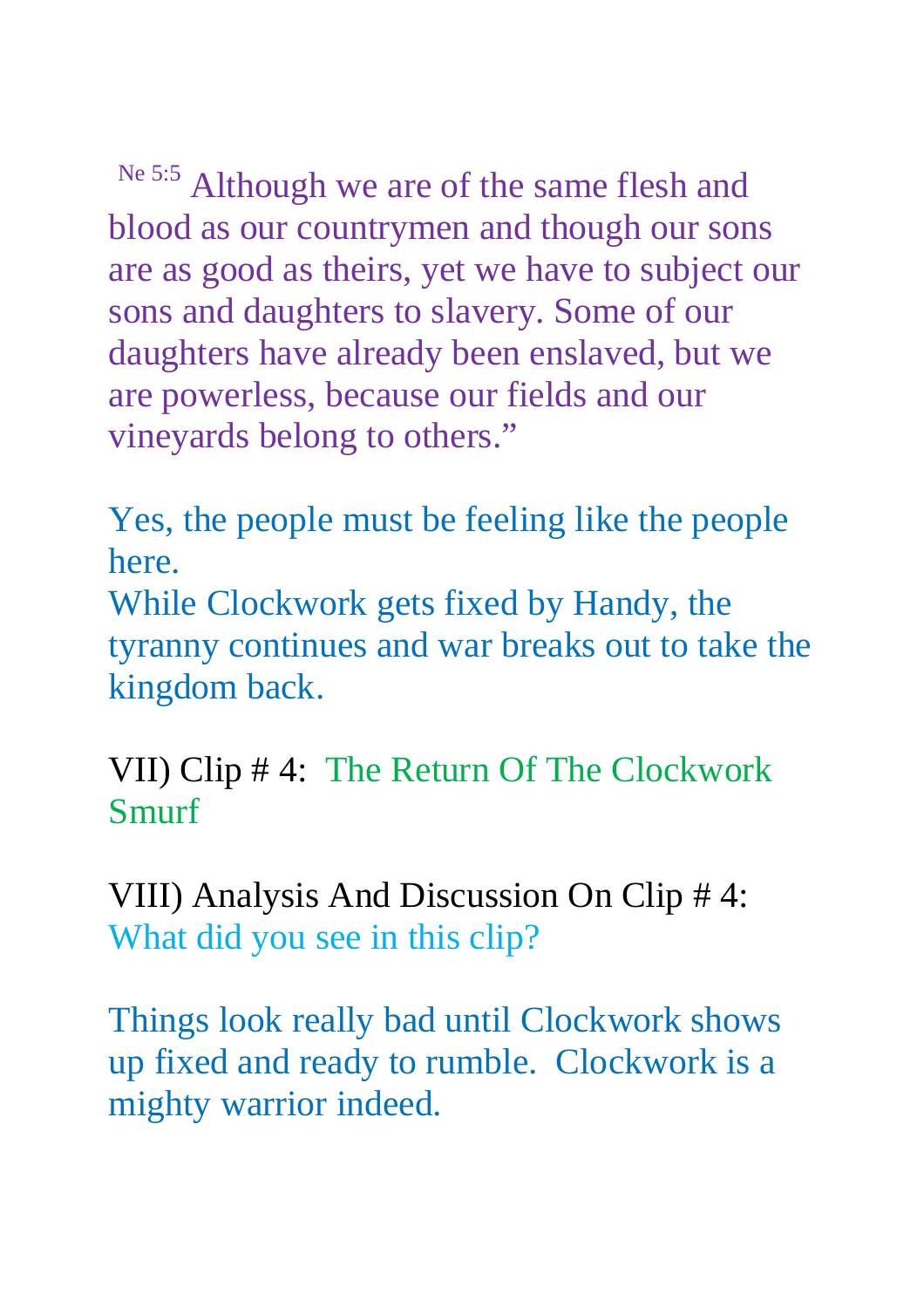The first time Clockwork wasn't ready for the conniving Leopold, the second time he was. Handy made Clockwork seemingly better than new.

The Bible calls people like Leopold very foolish.

The Bible States In James 5: 1-6

Jas 5:1 Now listen, you rich people, weep and wail because of the misery that is coming upon you.

Jas 5:2 Your wealth has rotted, and moths have eaten your clothes.

Jas 5:3 Your gold and silver are corroded. Their corrosion will testify against you and eat your flesh like fire. You have hoarded wealth in the last days.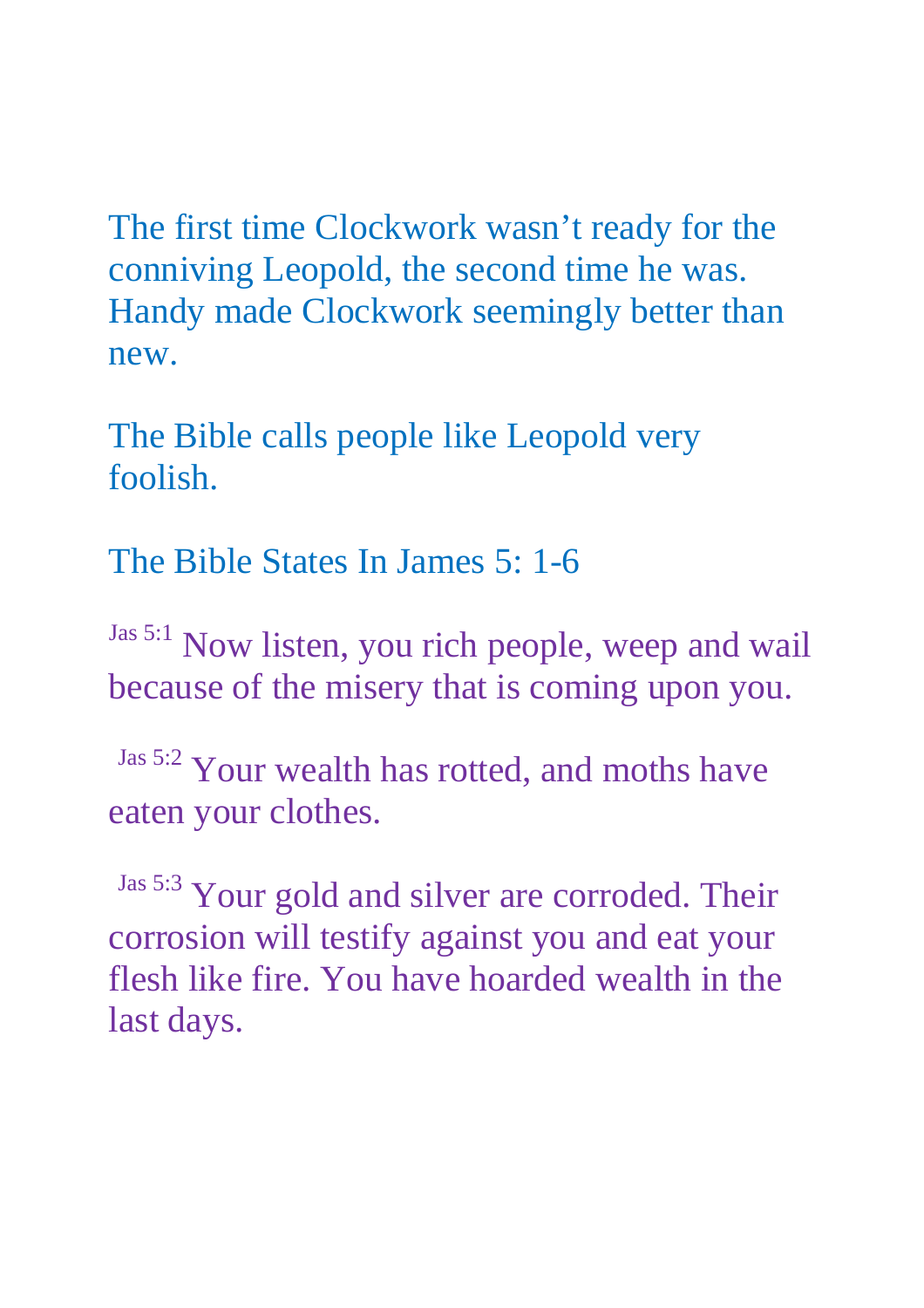Jas 5:4 Look! The wages you failed to pay the workmen who mowed your fields are crying out against you. The cries of the harvesters have reached the ears of the Lord Almighty.

Jas 5:5 You have lived on earth in luxury and selfindulgence. You have fattened yourselves in the day of slaughter.

Jas 5:6 You have condemned and murdered innocent men, who were not opposing you.

This says that the cries of such people reach God's ears. For a person living with ill-gotten money and other riches, judgment is coming if repentance isn't done sincerely and quickly.

The Bible states in Luke 12: 13-21 some more bad news for Leopold.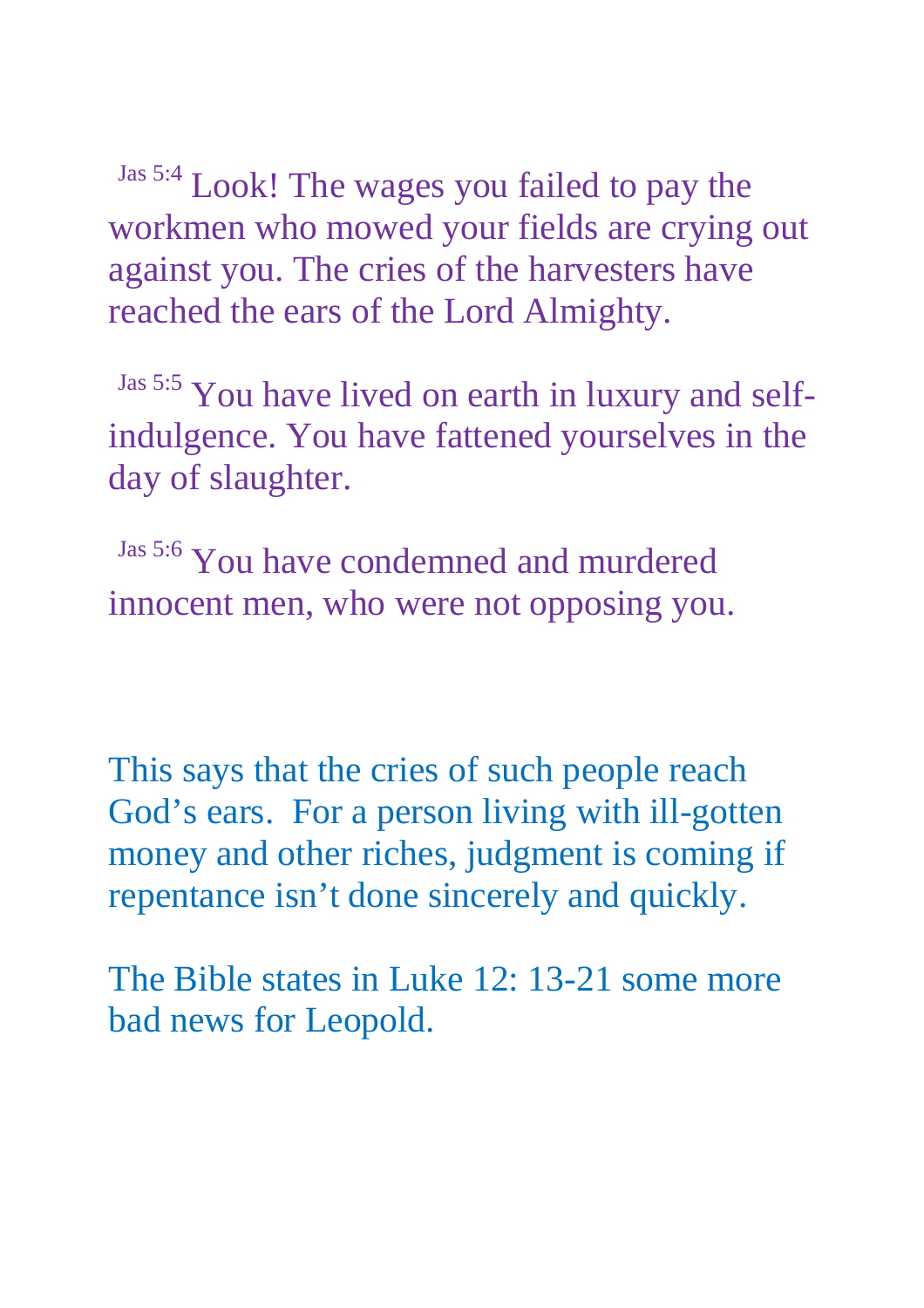Lk 12:13 Someone in the crowd said to him, "Teacher, tell my brother to divide the inheritance with me."

Lk 12:14 Jesus replied, "Man, who appointed me a judge or an arbiter between you?"

Lk 12:15 Then he said to them, "Watch out! Be on your guard against all kinds of greed; a man's life does not consist in the abundance of his possessions."

Lk 12:16 And he told them this parable: "The ground of a certain rich man produced a good crop.

Lk 12:17 He thought to himself, 'What shall I do? I have no place to store my crops.'

Lk 12:18 "Then he said, 'This is what I'll do. I will tear down my barns and build bigger ones, and there I will store all my grain and my goods.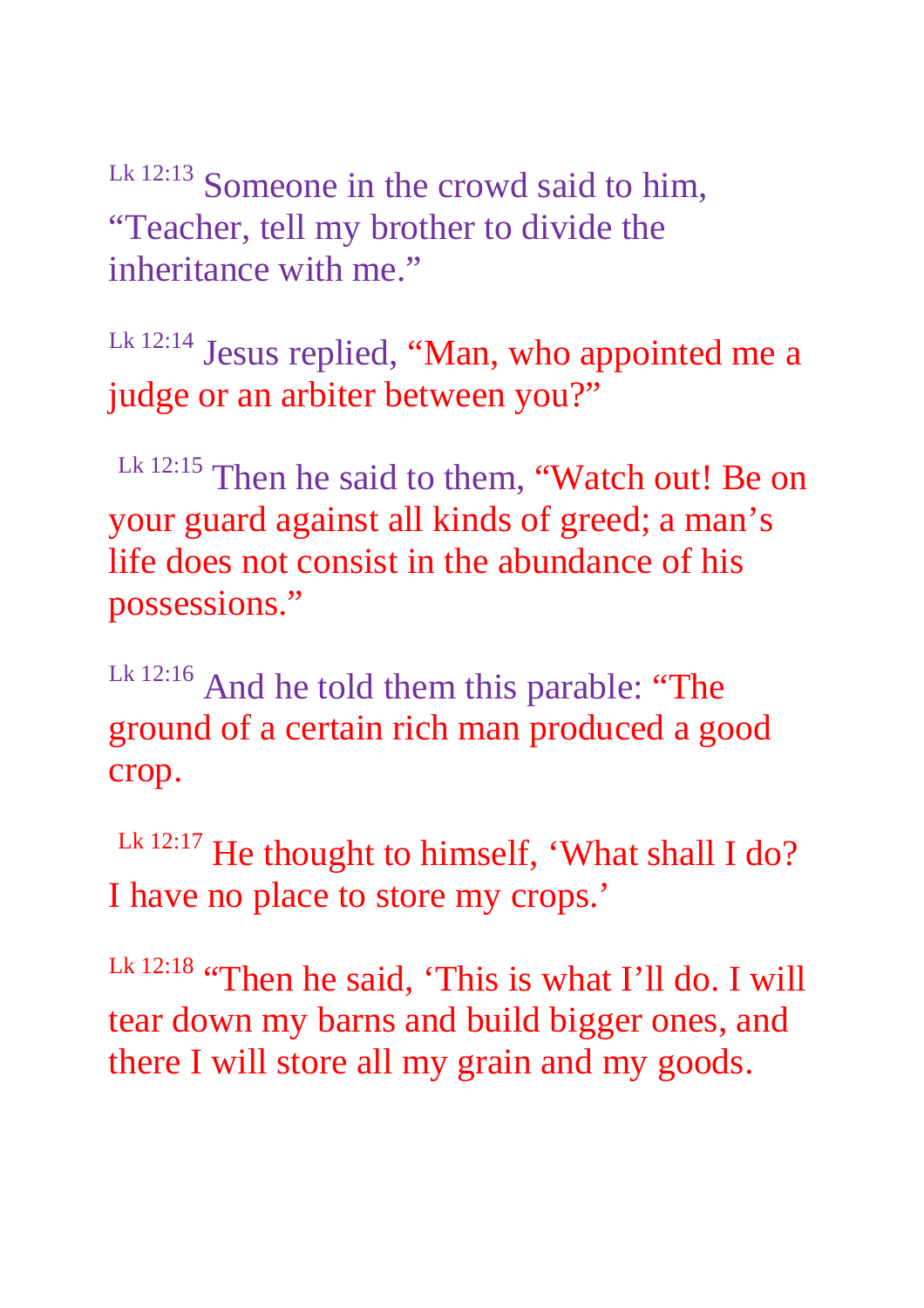Lk 12:19 And I'll say to myself, "You have plenty of good things laid up for many years. Take life easy; eat, drink and be merry."'

Lk 12:20 "But God said to him, 'You fool! This very night your life will be demanded from you. Then who will get what you have prepared for yourself?'

Lk  $12:21$  "This is how it will be with anyone who stores up things for himself but is not rich toward God."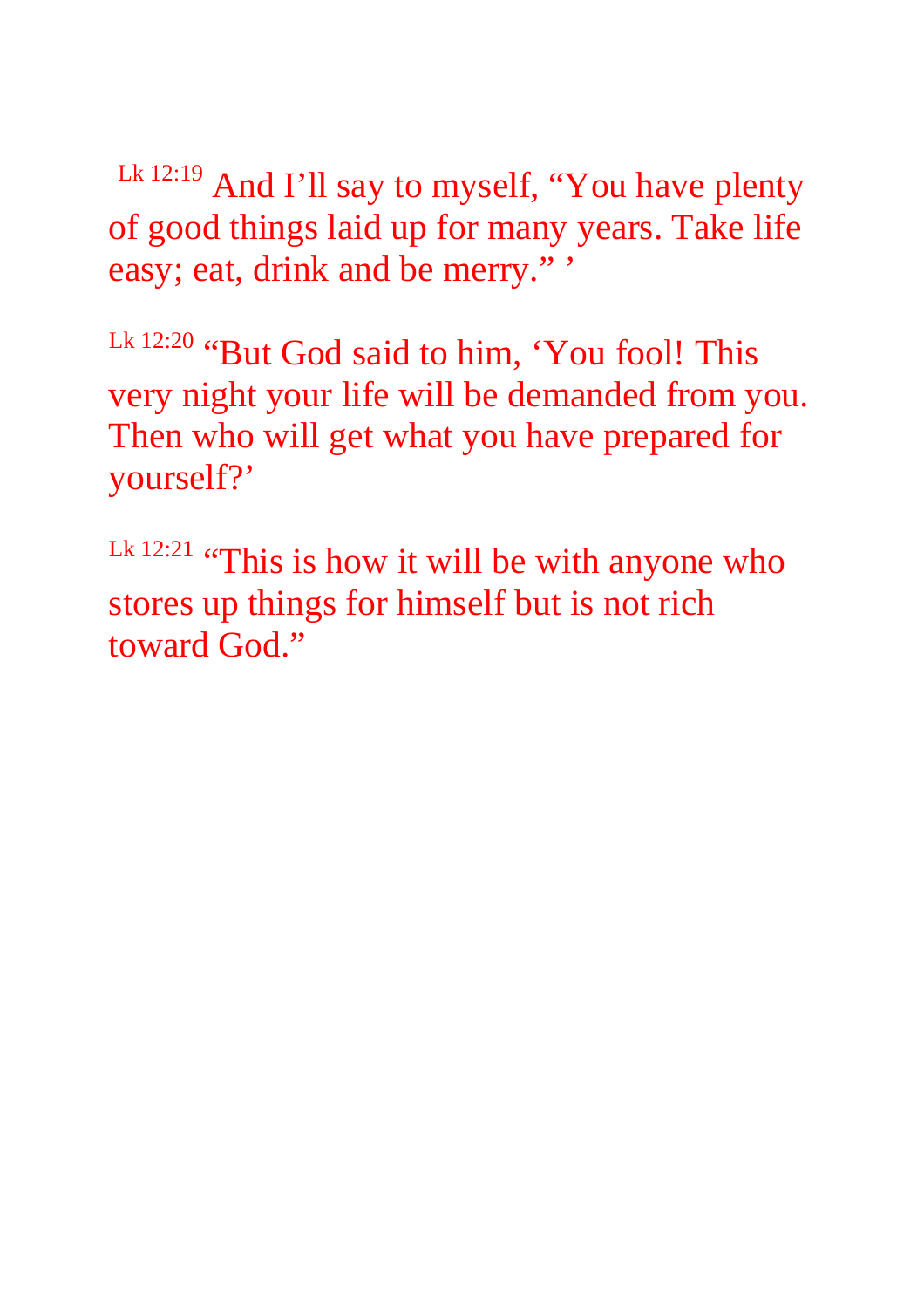In this cartoon, we see that Leopold both is lazy (he wants all the money and goods without a lot of work—eat, drink, and be merry) and he is ruthless at the same time when he doesn't get his way. He is selfish, wants nothing to do with helping anyone but himself. No amount of money or goods would be enough for such a man.

Eventually, if not very quickly, Leopold's life will be over and then what would happen to things he worked for (or not)?

All of this would come to nothing and Leopold would have less than nothing if he didn't repent of being like this by coming to Jesus.

The Bible states in Luke 16: 19-31

Lk 16:19 "There was a rich man who was dressed in purple and fine linen and lived in luxury every day.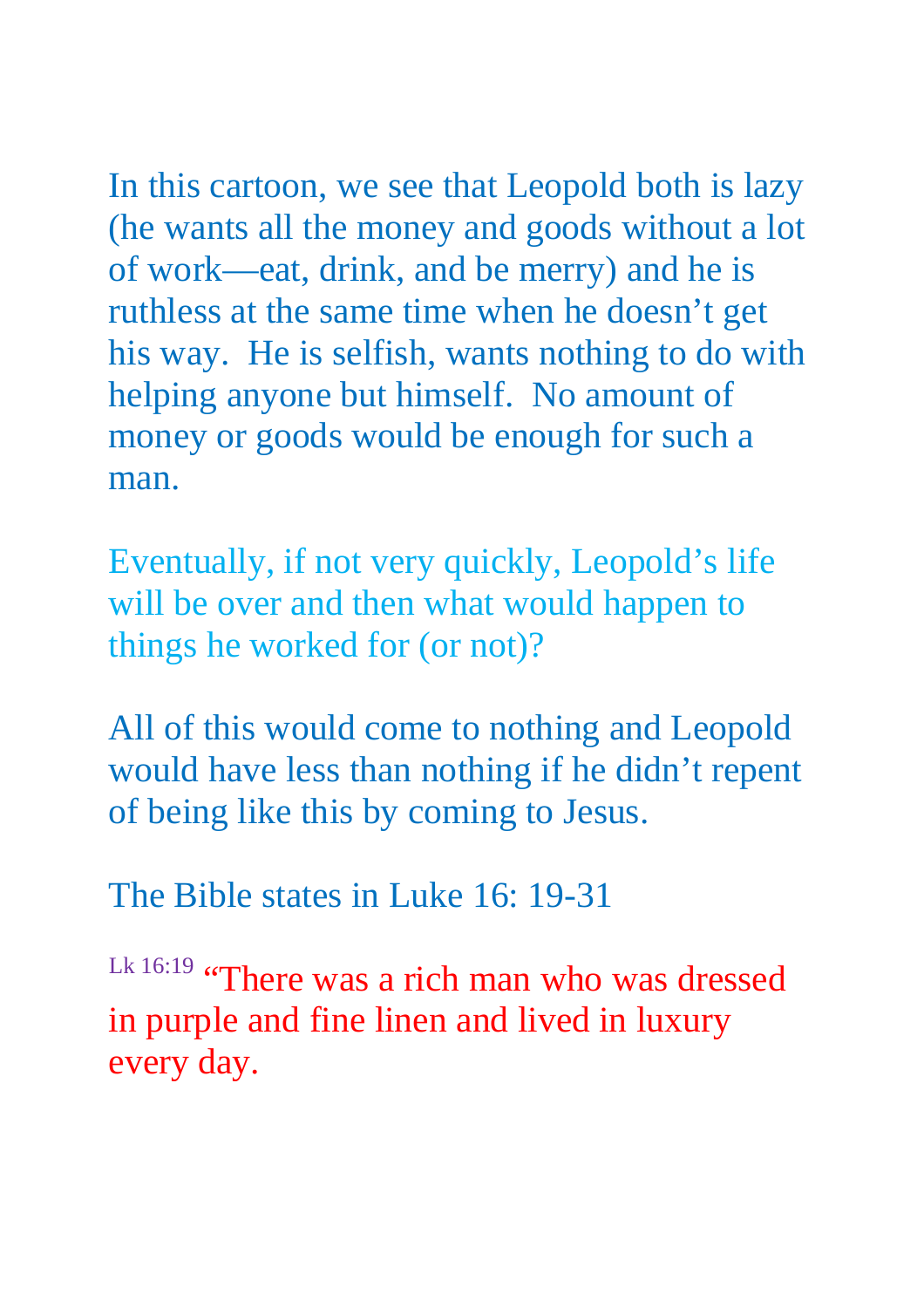Lk 16:20 At his gate was laid a beggar named Lazarus, covered with sores

 $Lk$  16:21 and longing to eat what fell from the rich man's table. Even the dogs came and licked his sores.

Lk 16:22 "The time came when the beggar died and the angels carried him to Abraham's side. The rich man also died and was buried.

 $Lk$  16:23 In hell, where he was in torment, he looked up and saw Abraham far away, with Lazarus by his side.

Lk 16:24 So he called to him, 'Father Abraham, have pity on me and send Lazarus to dip the tip of his finger in water and cool my tongue, because I am in agony in this fire.'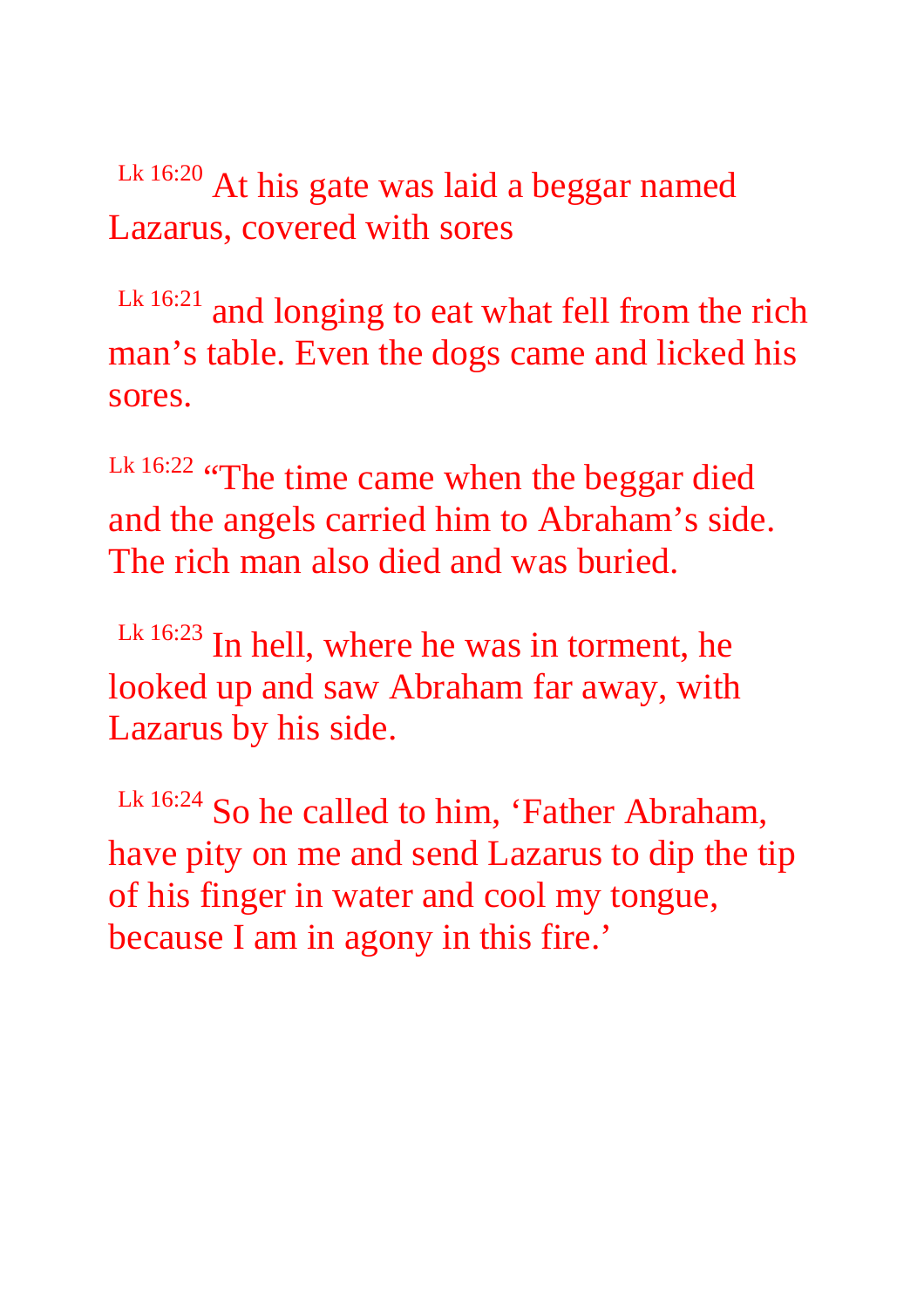Lk 16:25 "But Abraham replied, 'Son, remember that in your lifetime you received your good things, while Lazarus received bad things, but now he is comforted here and you are in agony.

Lk 16:26 And besides all this, between us and you a great chasm has been fixed, so that those who want to go from here to you cannot, nor can anyone cross over from there to us.'

Lk 16:27 "He answered, 'Then I beg you, father, send Lazarus to my father's house,

Lk 16:28 for I have five brothers. Let him warn them, so that they will not also come to this place of torment.'

Lk 16:29 "Abraham replied, 'They have Moses and the Prophets; let them listen to them.'

Lk 16:30 " 'No, father Abraham,' he said, 'but if someone from the dead goes to them, they will repent.'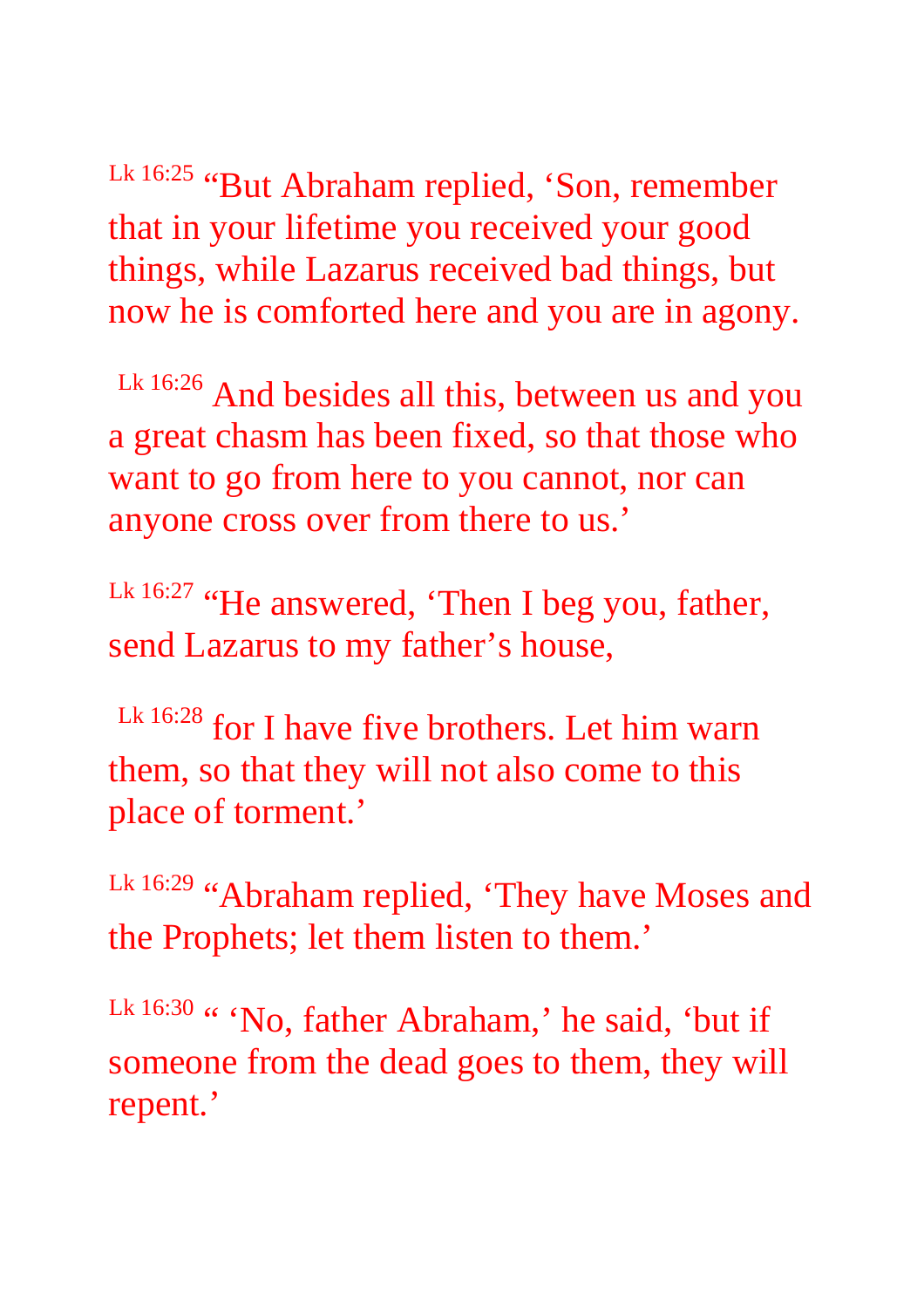Lk 16:31 "He said to him, 'If they do not listen to Moses and the Prophets, they will not be convinced even if someone rises from the dead.' ,,

It is a sad state of affairs, but this is what would await Leopold if he were real and did not repent. The ones that in the end are against God go to Hell. This is God's dungeon. This imprisonment lasts forever.

IX) Compare And Contrast: In Summary, we are going to compare and contrast King Gerrard and Leopold.

The Bible States In Proverbs 10: 16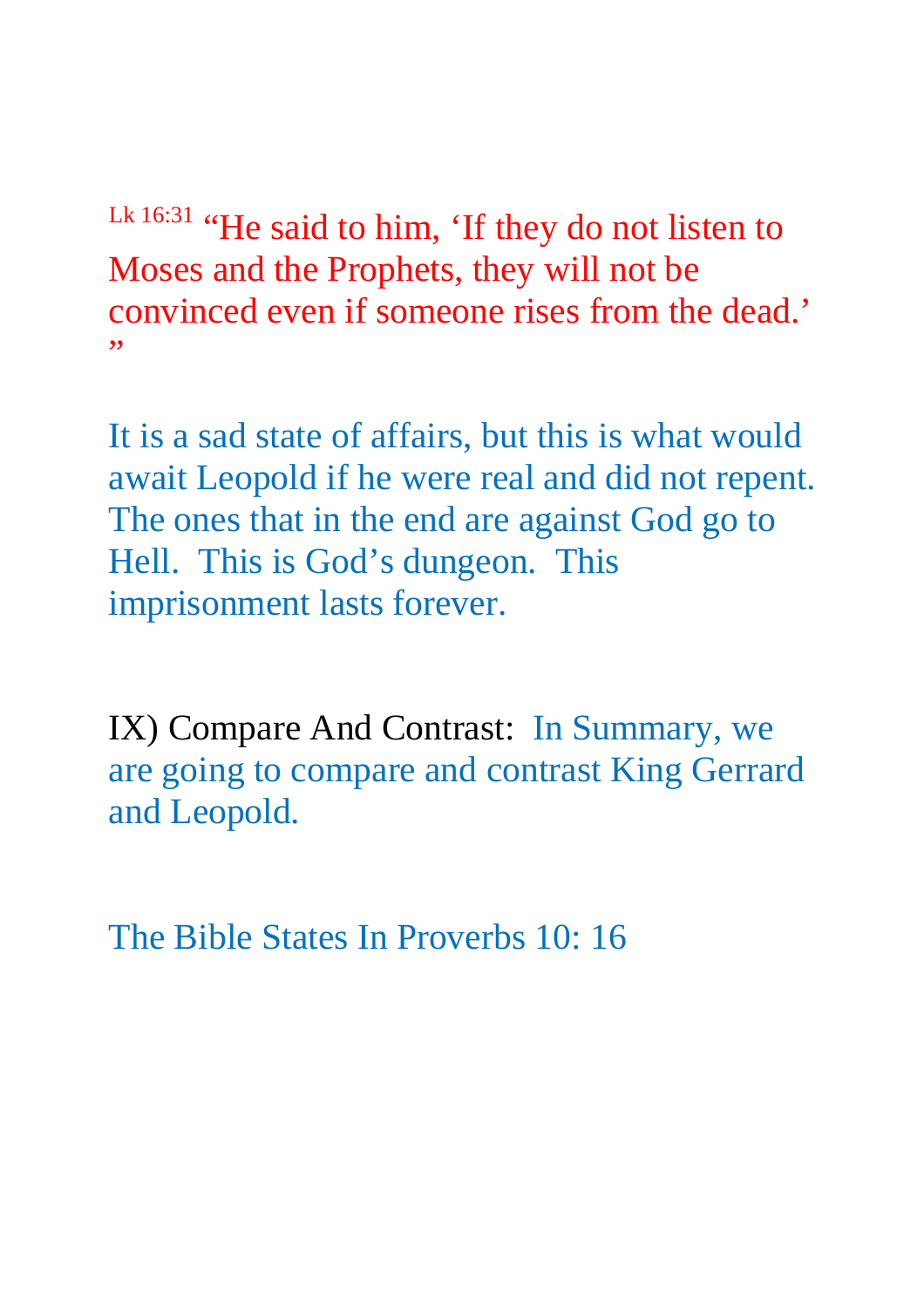Pr 10:16 The wages of the righteous bring them life, but the income of the wicked brings them punishment.

King Gerrard is a wonderful king who anyone just about would enjoy to have rule them. Leopold's reign of terror only landed him in King Gerrard's dungeon while being tormented by Pewit singing off-key.

King Gerrard finally has a use for his dungeon. Leopold needs to be there. If he were real though, we would need to pray that he doesn't end up in God's eternal dungeon as well.

The Bible states in Proverbs 11: 18; Romans 6:23

Pr 11:18 The wicked man earns deceptive wages, but he who sows righteousness reaps a sure reward.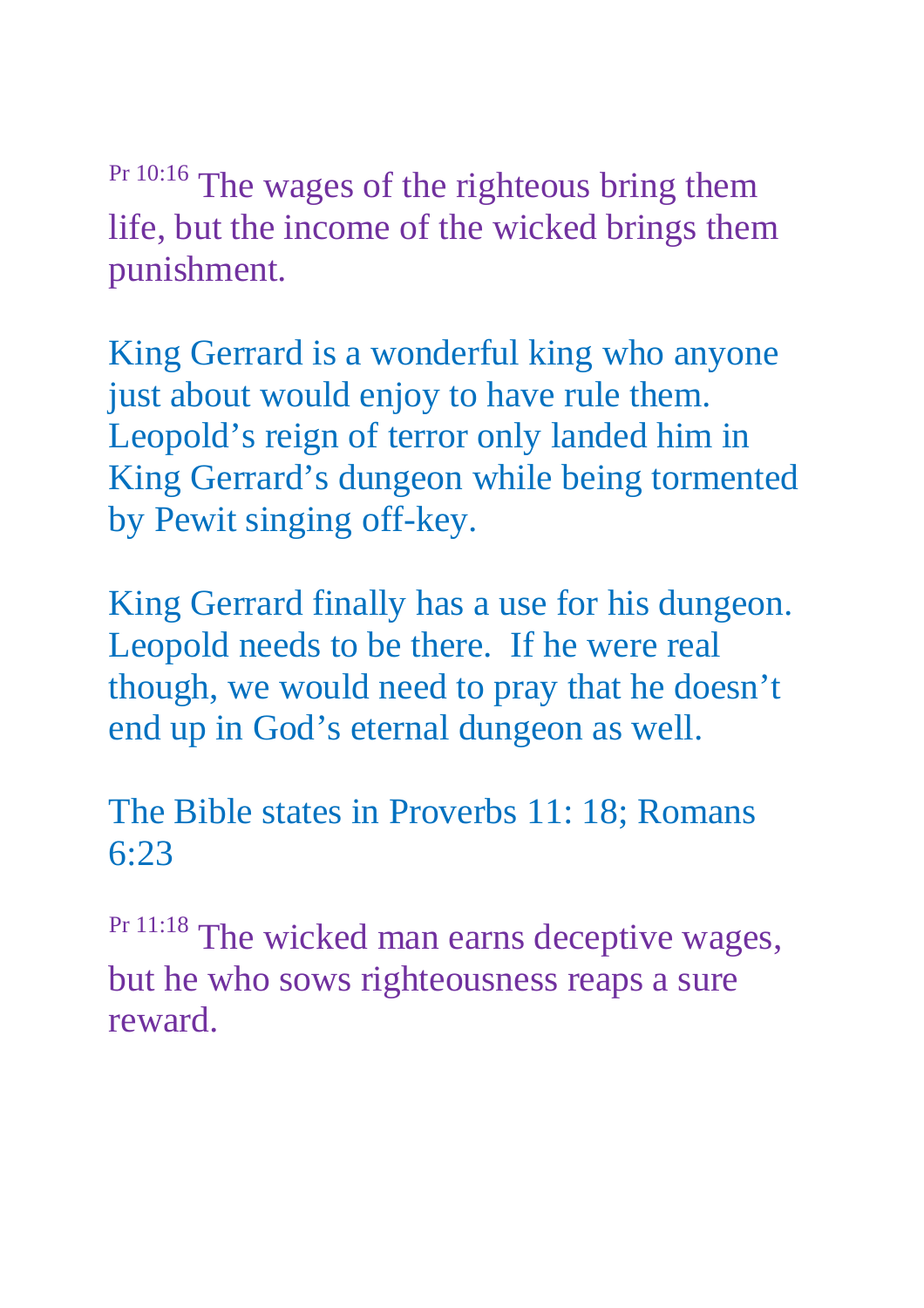Leopold took over King Gerrard's kingdom by deceiving him with bad advice and ruthlessness to try to receive a reward of easy living and wealth.

Ro 6:23 For the wages of sin is death, but the gift of God is eternal life in Christ Jesus our Lord.

If Leopold were real and nothing happens to change his heart, Leopold's real wages would be eternal death. King Gerrard is a good king and in this lesson, illustrates a Christian king and what that would be like. If he were real, King Gerrard would be in heaven—we are to assume that he is God-fearing and a Christian monarch.

X) Final Analysis And Discussion: What have we learned?